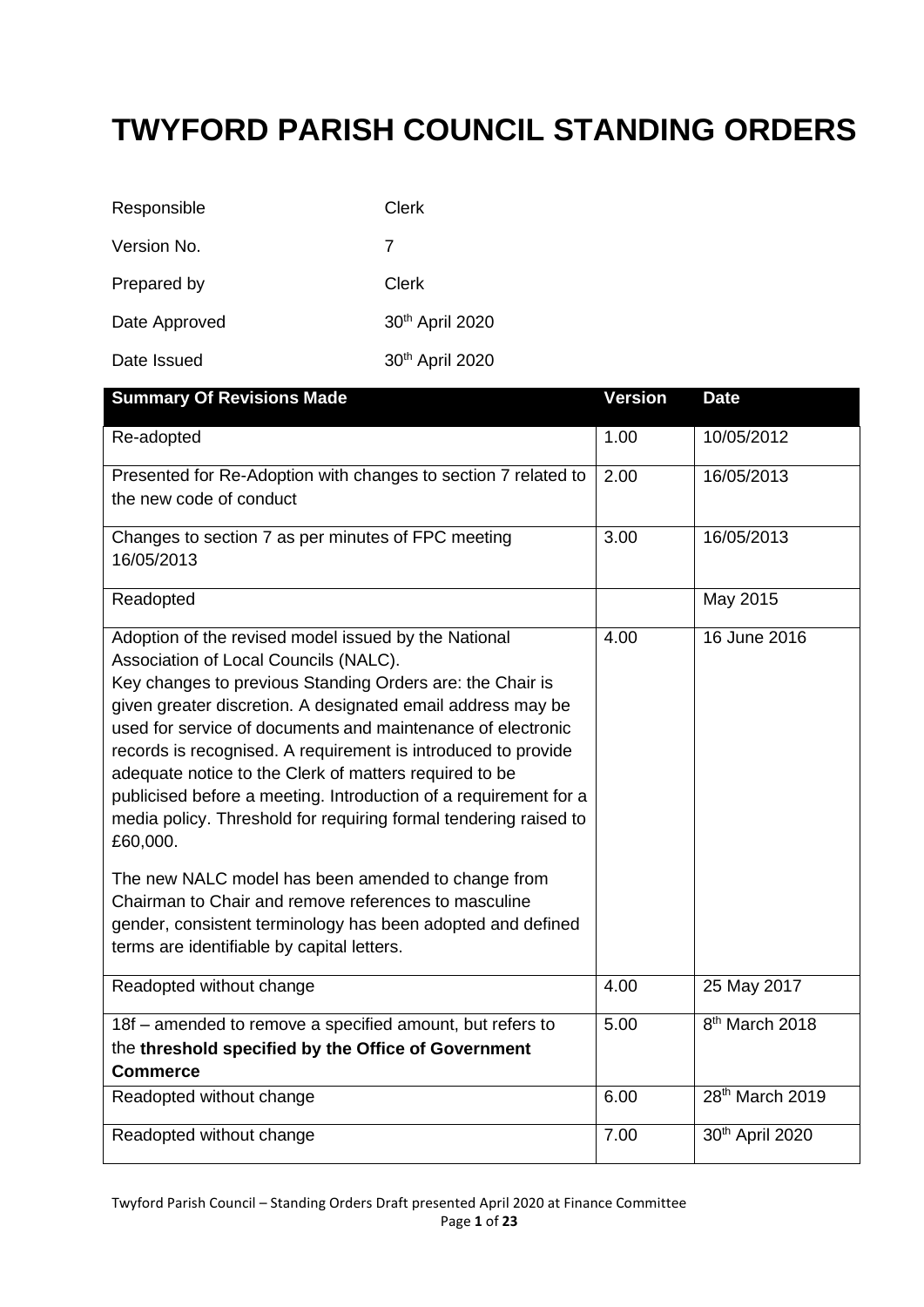# **Index of Standing Orders**

- **1.** Rules of debate at meetings
- **2.** Disorderly conduct at meetings
- **3.** Meetings generally
- **4.** Committees and sub-committees
- **5.** Ordinary Council meetings
- **6.** Extraordinary meetings of the Council and Committees and sub-committees
- **7.** Previous resolutions
- **8.** Voting on appointments
- **9.** Motions for a meeting that require written notice to be given to the Proper Officer
- **10.** Motions at a meeting that do not require written notice
- **11.** Handling confidential or sensitive information
- **12.** Draft minutes
- **13.** Code of Conduct and dispensations
- **14.** Code of Conduct complaints
- **15.** Proper Officer
- **16.** Responsible Financial Officer
- **17.** Accounts and accounting statements
- **18.** Financial controls and procurement
- **19.** Handling staff matters
- **20.** Requests for information
- **21.** Relations with the press/media
- 22. Execution and sealing of legal deeds
- **23.** Communicating with District and County councillors
- **24.** Restrictions on Councillor activities
- **25.** Standing Orders generally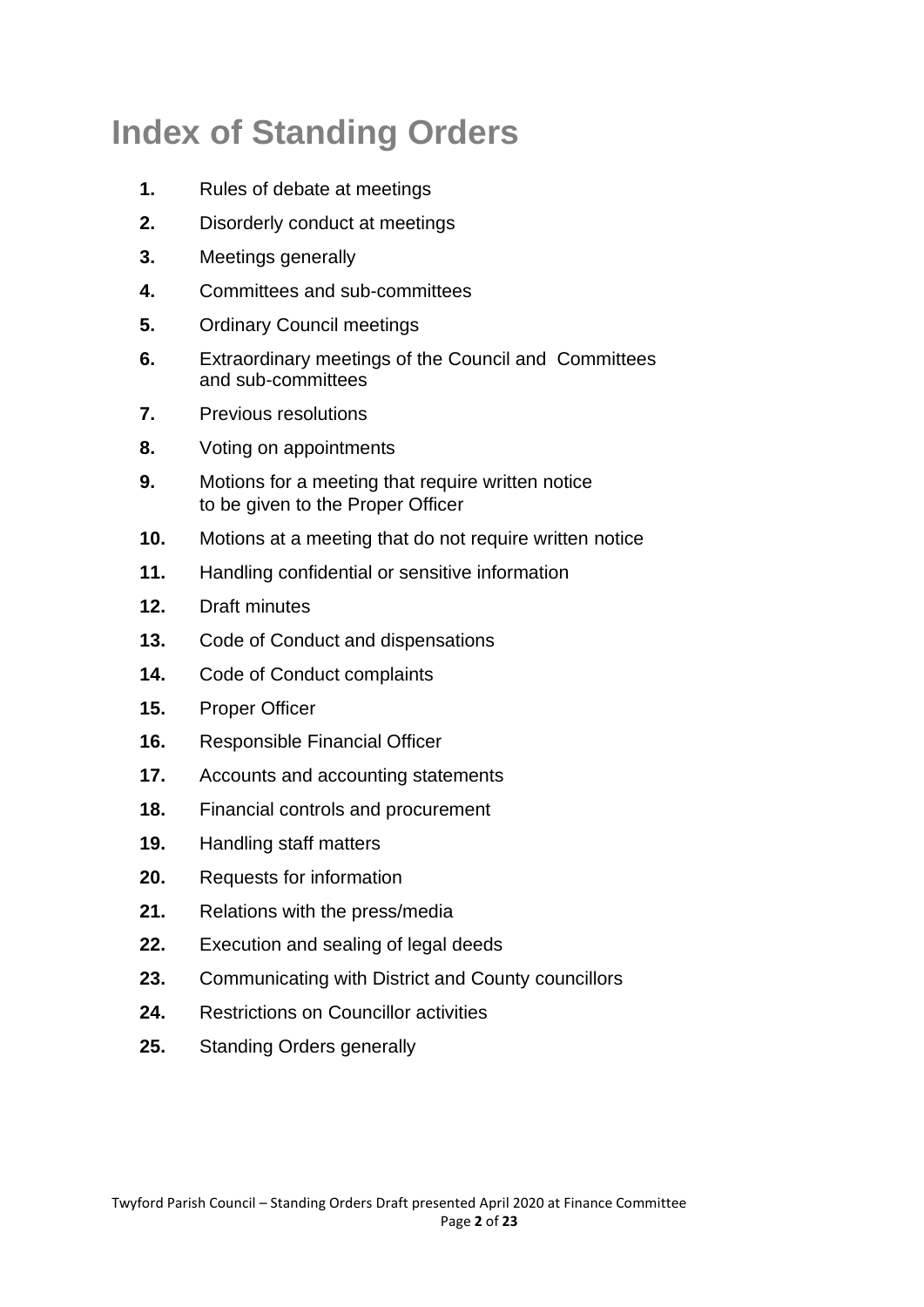# **Standing Orders**

### **1. Rules of debate at meetings**

- a Motions on the agenda shall be considered in the order that they appear unless the order is changed at the discretion of the Chair of the meeting.
- b A motion (including an amendment) shall not be progressed unless it has been moved and seconded.
- c A motion on the agenda that is not moved by its proposer may be treated by the Chair of the meeting as withdrawn.
- d If a motion (including an amendment) has been seconded, it may be withdrawn by the proposer only with the consent of the seconder and the meeting.
- e An amendment is a proposal to remove or add words to a motion. It shall not negate the motion.
- f If an amendment to the original motion is carried, the original motion becomes the substantive motion upon which further amendment(s) may be moved.
- g An amendment shall not be considered unless early oral notice of it is given at the meeting and, if requested by the Chair of the meeting, is expressed in writing to the Chair.
- h A Councillor may move an amendment to their own motion if agreed by the meeting. If a motion has already been seconded, the amendment shall be with the consent of the seconder and the meeting.
- i If there is more than one amendment to an original or substantive motion, the amendments shall be moved in the order directed by the Chair.
- j Subject to Standing Order 1(k), only one amendment shall be moved and debated at a time, the order of which shall be directed by the Chair of the meeting.
- k One or more amendments may be discussed together if the Chair of the meeting considers this expedient but each amendment shall be voted upon separately.
- l A Councillor may not move more than one amendment to an original or substantive motion.
- m The mover of an amendment has no right of reply at the end of debate on it unless the Chair decides that it is appropriate in the circumstances to invite a reply.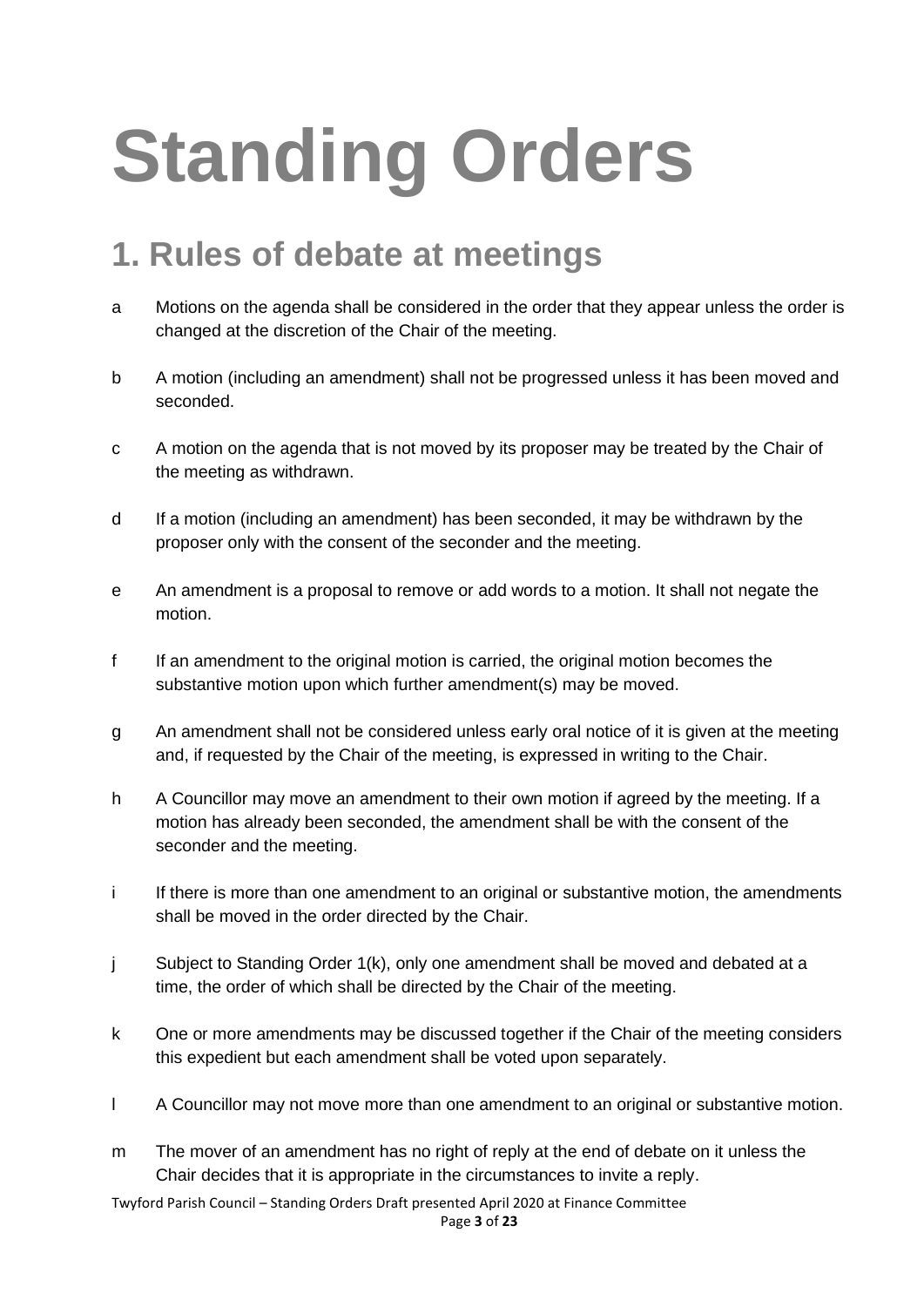- n Where a series of amendments to an original motion are carried, the mover of the original motion shall normally have a right of reply either at the end of debate of the first amendment, or at the very end of debate on the final substantive motion immediately before it is put to the vote, unless the Chair decides that it is appropriate in the circumstances to invite a reply at any other time.
- o Unless permitted by the Chair of the meeting, a Councillor may speak once in the debate on a motion except:
	- i. to speak on an amendment moved by another Councillor;
	- ii. to move or speak on another amendment if the motion has been amended since the Councillor last spoke;
	- iii. to make a point of order;
	- iv. to give a personal explanation; or
	- v. in exercise of a right of reply.
- p During the debate of a motion, a Councillor may interrupt only on a point of order or a personal explanation and the Councillor who was interrupted shall stop speaking. A Councillor raising a point of order shall identify the Standing Order which the Councillor considers has been breached or specify the other irregularity in the proceedings of the meeting the Councillor is concerned by.
- q A point of order shall be decided by the Chair of the meeting, whose decision shall be final.
- r When a motion is under debate, no other motion shall be moved except:
	- i. to amend the motion;
	- ii. to proceed to the next business;
	- iii. to adjourn the debate;
	- iv. to put the motion to a vote;
	- v. to ask a person to be no longer heard or to leave the meeting;
	- vi. to refer a motion to a Committee or sub-committee for consideration;
	- vii. to exclude the public and press;
	- viii. to adjourn the meeting; or
	- ix. to suspend particular Standing Order(s) excepting those which reflect mandatory statutory requirements.
- s Before an original or substantive motion is put to the vote, the Chair of the meeting shall be satisfied that the motion has been sufficiently debated and that the mover of the motion under debate has exercised or waived their right of reply.
- t Excluding motions moved under Standing Order 1(r), the contributions or speeches by a Councillor shall relate only to the motion under discussion and shall not exceed 5 minutes without the consent of the Chair of the meeting.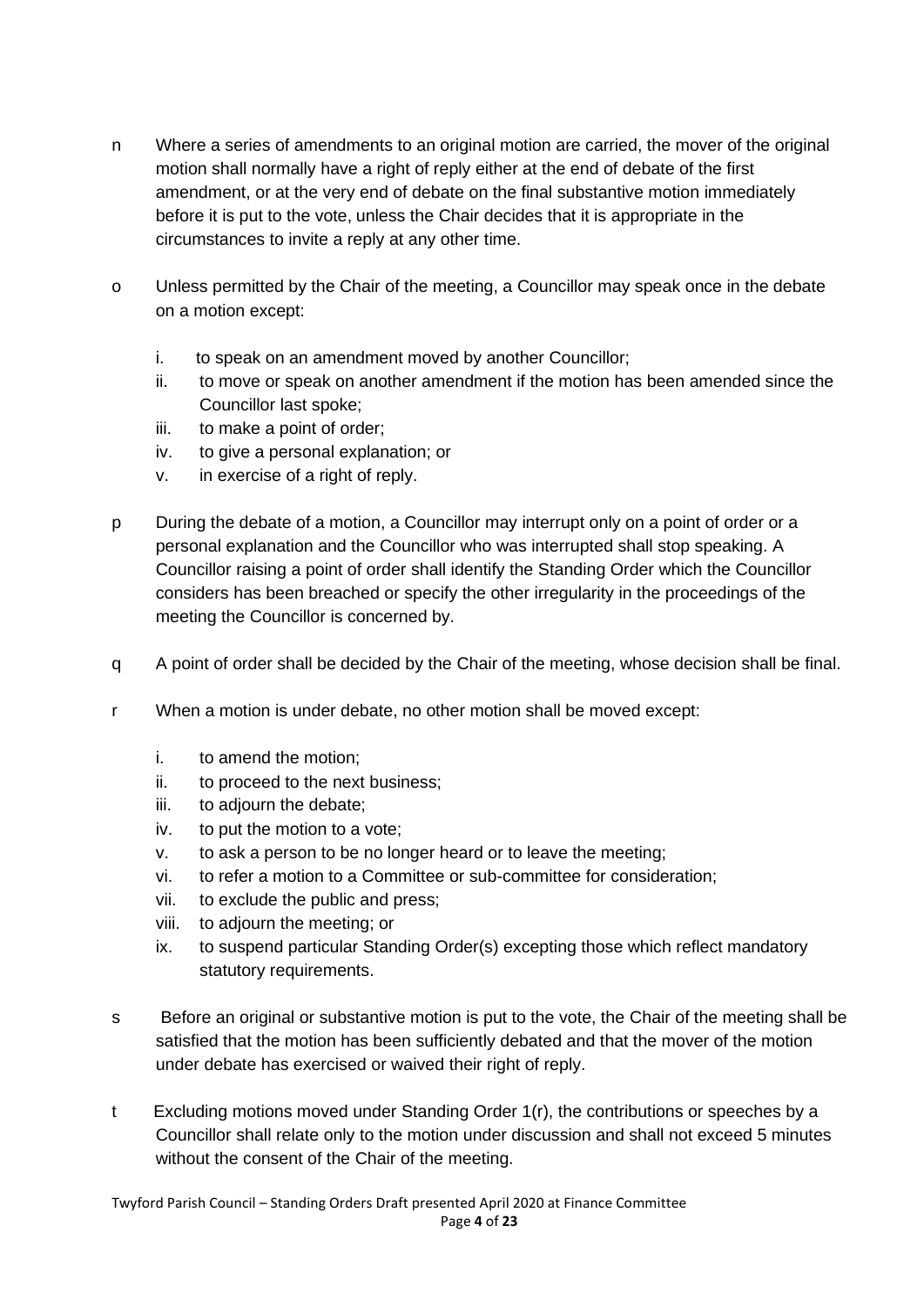# **2. Disorderly conduct at meetings**

- a No person shall obstruct the transaction of business at a meeting or behave offensively or improperly. If this Standing Order is ignored, the Chair of the meeting shall request such person(s) to moderate or improve their conduct.
- b If person(s) disregard the request of the Chair of the meeting to moderate or improve their conduct, any Councillor or the Chair of the meeting may move that the person be no longer heard or excluded from the meeting. The motion, if seconded, shall be put to the vote without discussion.
- c If a resolution made under Standing Order 2(b) is ignored, the Chair of the meeting may take further reasonable steps to restore order or to progress the meeting. This may include temporarily suspending or closing the meeting.

### **3. Meetings generally**

- **Full Council meetings**
- **Committee meetings**
- Sub-committee meetings
- $\mathcal{L}_{\mathcal{A}}$ a **Meetings shall not take place in premises which at the time of the meeting are used for the supply of alcohol, unless no other premises are available free of charge or at a reasonable cost.**
- $\mathcal{L}_{\mathcal{A}}$ b **The minimum three clear days for notice of a meeting does not include the day on which notice was issued, the day of the meeting, a Sunday, a day of the Christmas break, a day of the Easter break or of a bank holiday or a day appointed for public thanksgiving or mourning.**
- $\mathcal{L}_{\mathcal{A}}$ c **The minimum three clear days' public notice for a meeting does not include the day on which the notice was issued or the day of the meeting unless the meeting is convened at shorter notice**.
- **The Contract** d **Meetings shall be open to the public unless their presence is prejudicial to the public interest by reason of the confidential nature of the business to be transacted or for other special reasons. The public's exclusion from part or all of a meeting shall be by a resolution which shall give reasons for the public's exclusion.**
	- e Members of the public may make representations, answer questions and give evidence at a meeting which they are entitled to attend in respect of the business on the agenda.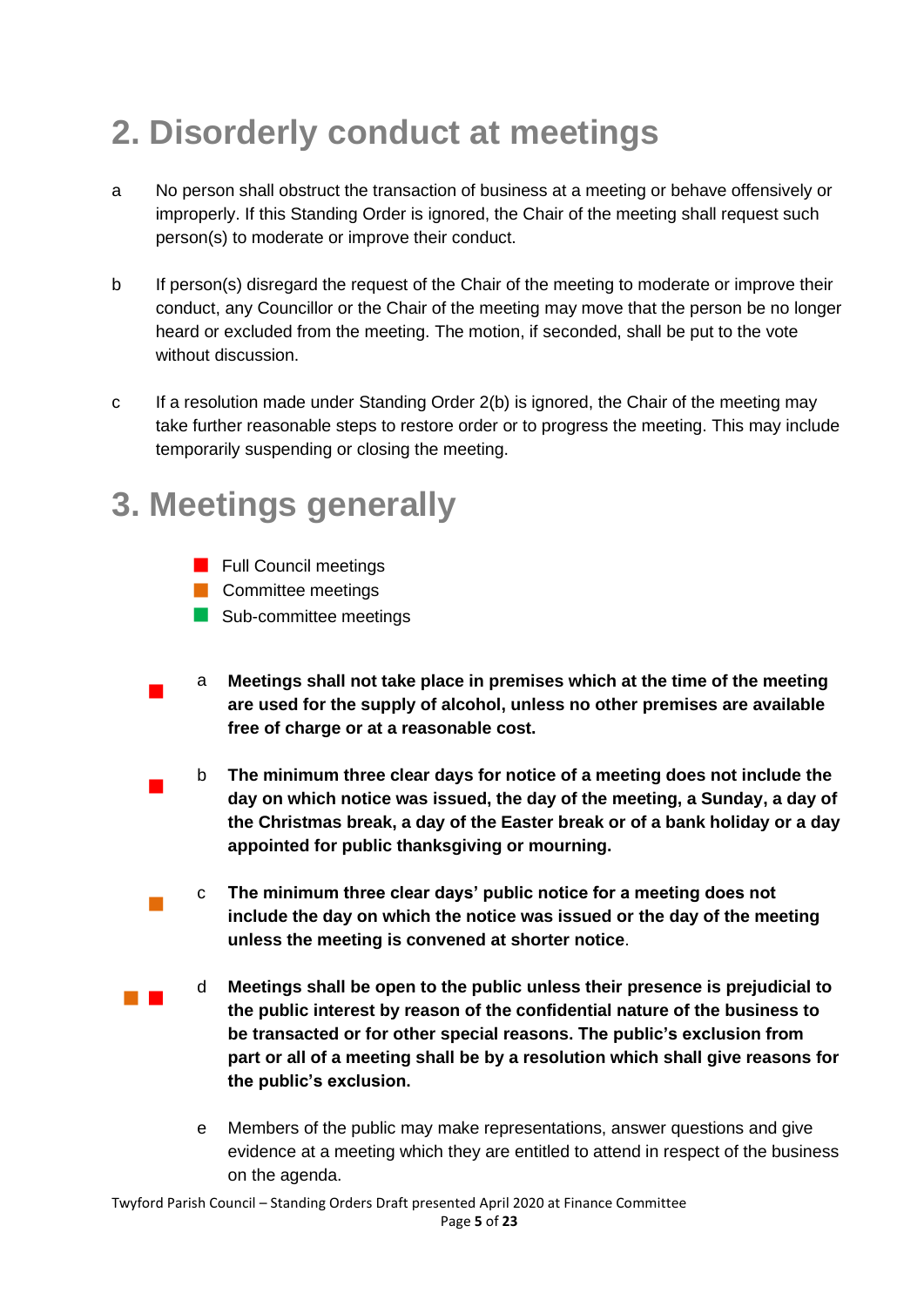- f The period of time designated for public participation at a meeting in accordance with Standing Order 3(e) shall not exceed 15 minutes unless directed by the Chair of the meeting.
- g Subject to Standing Order 3(f), a member of the public shall not speak for more than 3 minutes.
- h In accordance with Standing Order 3(e), a question shall not require a response at the meeting nor start a debate on the question. The Chair of the meeting may direct that a written or oral response be given.
- i A person shall raise their hand when requesting to speak.
- j A person who speaks at a meeting shall direct his comments to the Chair of the meeting.
- k Only one person is permitted to speak at a time. If more than one person wants to speak, the Chair of the meeting shall direct the order of speaking.
- $\mathcal{L}_{\mathcal{A}}$ l Photographing, recording, broadcasting, transmitting or commentary (other than a running oral commentary) on the proceedings of a meeting by any means is permitted without the Council's prior consent, except that in the case of children or vulnerable adults the consent of a responsible adult shall be required. In the case of children, a 'responsible adult' is his or her parent, legal guardian or teacher, and in the case of a vulnerable adult, a 'responsible adult' is a medical practitioner, carer or legal guardian. Reference should be made to the Protocol for Reporting at Meetings. *[Annexed to these Standing Orders]*
	- m **The press shall be provided with reasonable facilities for the taking of their report of all or part of a meeting at which they are entitled to be present**.
	- n **Subject to Standing Orders which indicate otherwise, anything authorised or required to be done by, to or before the Chair of the Council may in the Chair's absence be done by, to or before the Vice-Chair of the Council.**
	- o **The Chair, if present, shall preside at a meeting. If the Chair is absent from a meeting, the Vice-Chair, if present, shall preside. If both the Chair and the Vice-Chair are absent from a meeting, a Councillor as chosen by the Councillors present at the meeting shall preside at the meeting.**
	- p **Subject to a meeting being quorate, all questions at a meeting shall be decided by a majority of the Councillors or Councillors with voting rights present and voting.**

 $\mathcal{L}_{\text{max}}$ 

 $\mathcal{L}_{\mathcal{A}}$ 

 $\mathcal{L}_{\mathcal{A}}$ 

and the first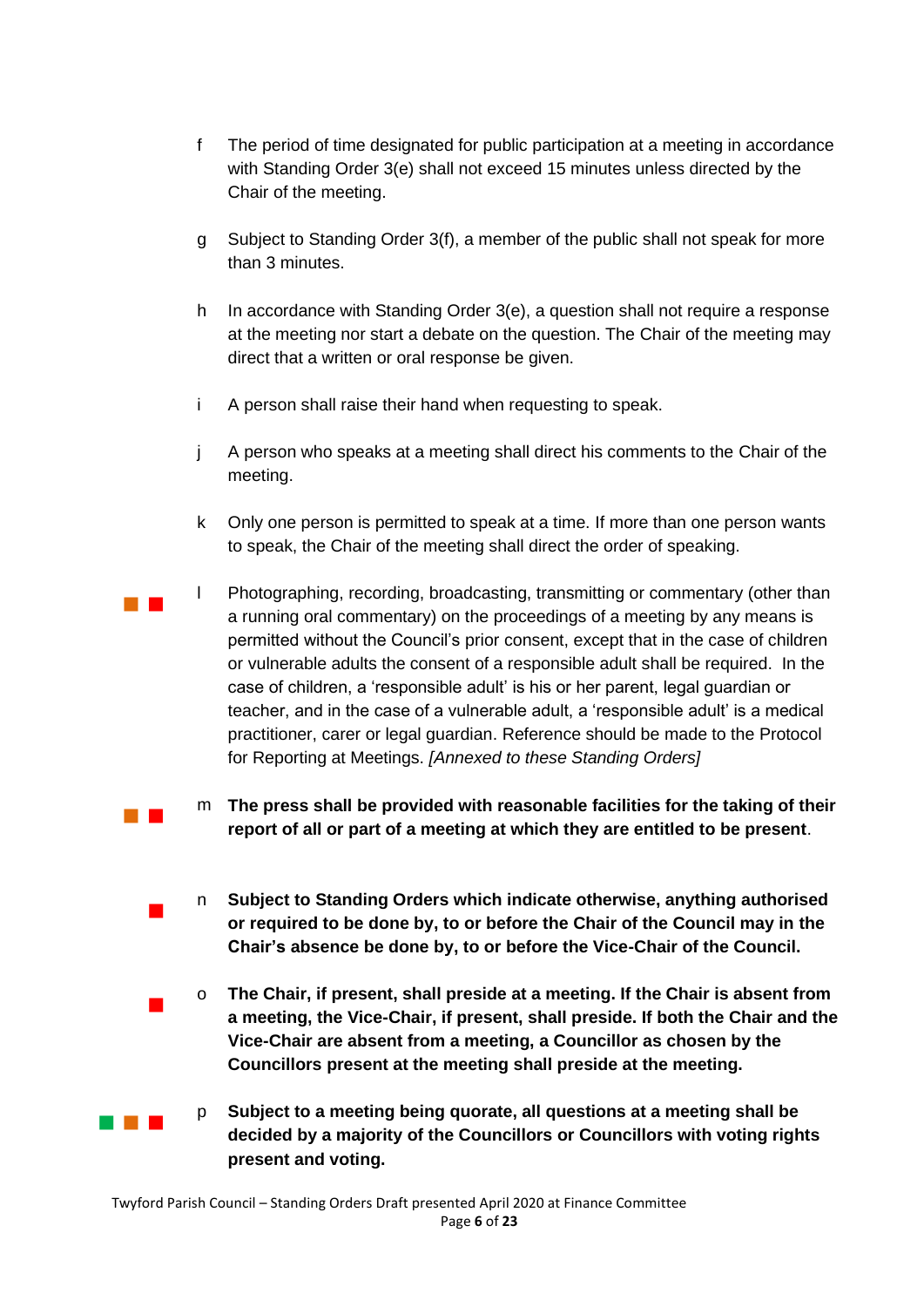a a shekara

**The Common** 

 $\blacksquare$ 

**The Contract** 

q **The Chair of a meeting may give an original vote on any matter put to the vote, and in the case of an equality of votes may exercise a casting vote whether or not the Chair gave an original vote.** *See Standing Orders 5(i) and (j) for the different rules that apply in the election of the Chair of the Council at the annual meeting of the Council.*

- r **Unless Standing Orders provide otherwise, voting on a question shall be by a show of hands. At the request of a Councillor, the voting on any question shall be recorded so as to show whether each Councillor present and voting gave their vote for or against that question.** Such a request shall be made before moving on to the next item of business on the agenda.
- s The minutes of a meeting shall include an accurate record of the following:
	- i. the time and place of the meeting;
	- ii. the names of Councillors present and absent;
	- iii. interests that have been declared by Councillors and non-councillors with voting rights;
	- iv. whether a Councillor or non-councillor with voting rights left the meeting when matters that they held interests in were being considered;
	- v. if there was a public participation session; and
	- vi. the resolutions made.

t **A Councillor or a non-councillor with voting rights who has a disclosable pecuniary interest or another interest as set out in the Council's Code of Conduct (the "Code") in a matter being considered at a meeting is subject to statutory limitations or restrictions under the Code on their right to participate and vote on that matter.**

- u **No business may be transacted at a meeting unless at least one-third of the whole number of members of the Council are present and in no case shall the quorum of a meeting be less than three.** *See Standing Order 4d(viii) for the quorum of a Committee or sub-committee meeting.*
- v **If a meeting is or becomes inquorate no business shall be transacted** and the meeting shall be closed. The business on the agenda for the meeting shall be adjourned to another meeting.
	- w A meeting shall not exceed a period of 3 hours.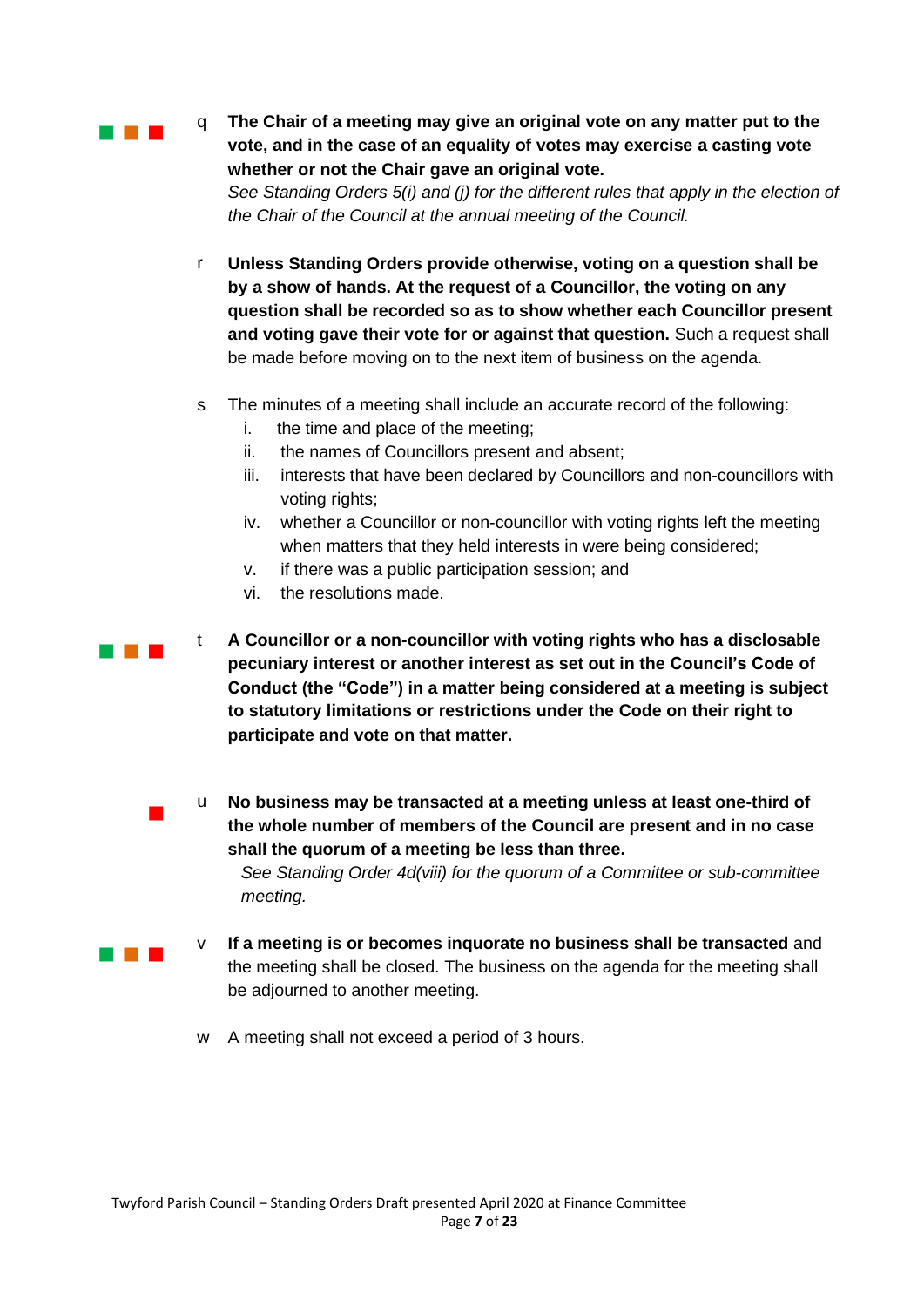# **4. Committees and sub-committees**

- a **Unless the Council determines otherwise, a Committee may appoint a subcommittee whose terms of reference and members shall be determined by the Committee.**
- b **The members of a Committee may include non-councillors unless it is a Committee which regulates and controls the finances of the Council.**
- c **Unless the Council determines otherwise, all the members of an Advisory Committee and a sub-committee of the Advisory Committee may be non-councillors.**
- d The Council may appoint Standing Committees or other Committees as may be necessary, and:
	- i. shall determine their terms of reference;
	- ii. shall determine the number and time of the ordinary meetings of a Standing Committee up until the date of the next annual meeting of full Council;
	- iii. shall permit a Committee, other than in respect of the ordinary meetings of a Committee, to determine the number and time of its meetings;
	- iv. shall, subject to Standing Orders 4(b) and (c), appoint and determine the terms of office of members of such a Committee;
	- v. may, subject to Standing Orders 4(b) and (c), appoint and determine the terms of office of the substitute members to a Committee whose role is to replace the ordinary members at a meeting of a Committee if the ordinary members of the Committee confirm to the Proper Officer 7 days before the meeting that they are unable to attend;
	- vi. shall, after it has appointed the members of a Standing Committee, appoint the Standing Committee Chair;
	- vii. shall permit a Committee other than a Standing Committee, to appoint its own Chair at the first meeting of the Committee;
	- viii. shall determine the place, notice requirements and quorum for a meeting of a Committee and a sub-committee which shall be no less than three;
	- ix. shall determine if the public may participate at a meeting of a Committee;
	- x. shall determine if the public and press are permitted to attend the meetings of a subcommittee and also the advance public notice requirements, if any, required for the meetings of a sub-committee;
	- xi. shall determine if the public may participate at a meeting of a sub-committee that they are permitted to attend; and
	- xii. may dissolve a Committee.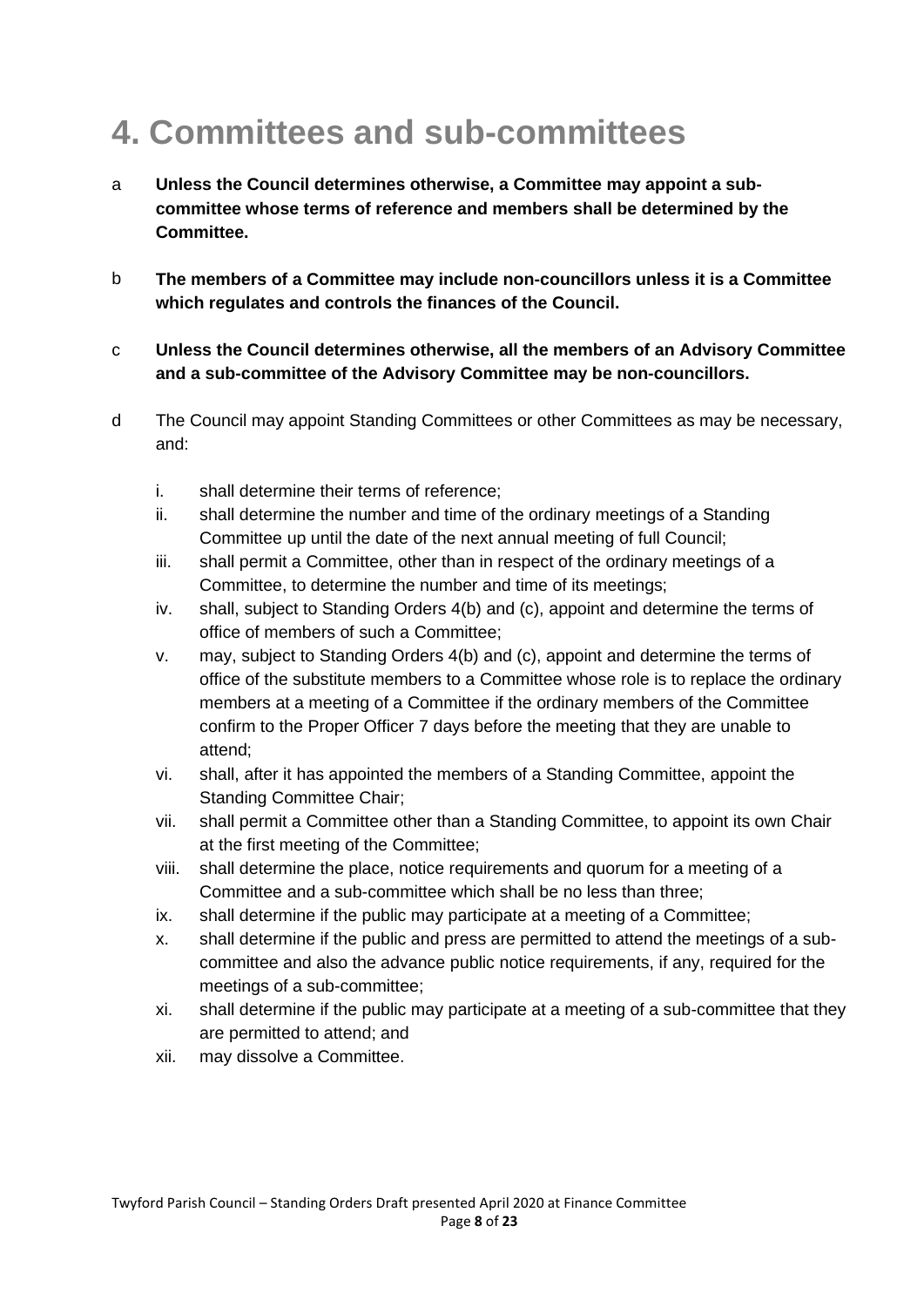# **5. Ordinary Council meetings**

- **a In an election year, the annual meeting of the Council shall be held on or within 14 days following the day on which the new Councillors elected take office.**
- **b In a year which is not an election year, the annual meeting of the Council shall be held on such day in May as the Council may direct.**
- c **If no other time is fixed, the annual meeting of the Council shall take place at 6pm.**
- d **In addition to the annual meeting of the Council, at least three other ordinary meetings shall be held in each year on such dates and times as the Council directs.**
- **e The first business conducted at the annual meeting of the Council shall be the election of the Chair and Vice-Chair of the Council.**
- **f The Chair of the Council, unless the Chair has resigned or becomes disqualified, shall continue in office and preside at the annual meeting until a successor is elected at the next annual meeting of the Council.**
- **g The Vice-Chair of the Council, if any, unless the Vice-Chair resigns or becomes disqualified, shall hold office until immediately after the election of the Chair of the Council at the next annual meeting of the Council.**
- **h In an election year, if the current Chair of the Council has not been re-elected as a member of the Council, the current Chair shall preside at the meeting until a successor Chair of the Council has been elected. The current Chair of the Council shall not have an original vote in respect of the election of the new Chair of the Council but must give a casting vote in the case of an equality of votes.**
- **i In an election year, if the current Chair of the Council has been re-elected as a member of the Council, the current Chair shall preside at the meeting until a new Chair of the Council has been elected. The current Chair may exercise an original vote in respect of the election of the new Chair of the Council and must give a casting vote in the case of an equality of votes.**
- j Following the election of the Chair of the Council and Vice-Chair of the Council at the annual meeting of the Council, the business of the annual meeting shall include i to xii immediately below and unless scheduled for another meeting xiii to xix:
	- i. **In an election year, delivery by the Chair of the Council and Councillors of their acceptance of office forms unless the Council resolves for this to be done at a later date**. **In a year which is not an election year, delivery by the Chair of the Council of their acceptance of office form unless the Council resolves for this to be done at a later date;**
	- ii. Confirmation of the accuracy of the minutes of the last meeting of the Council;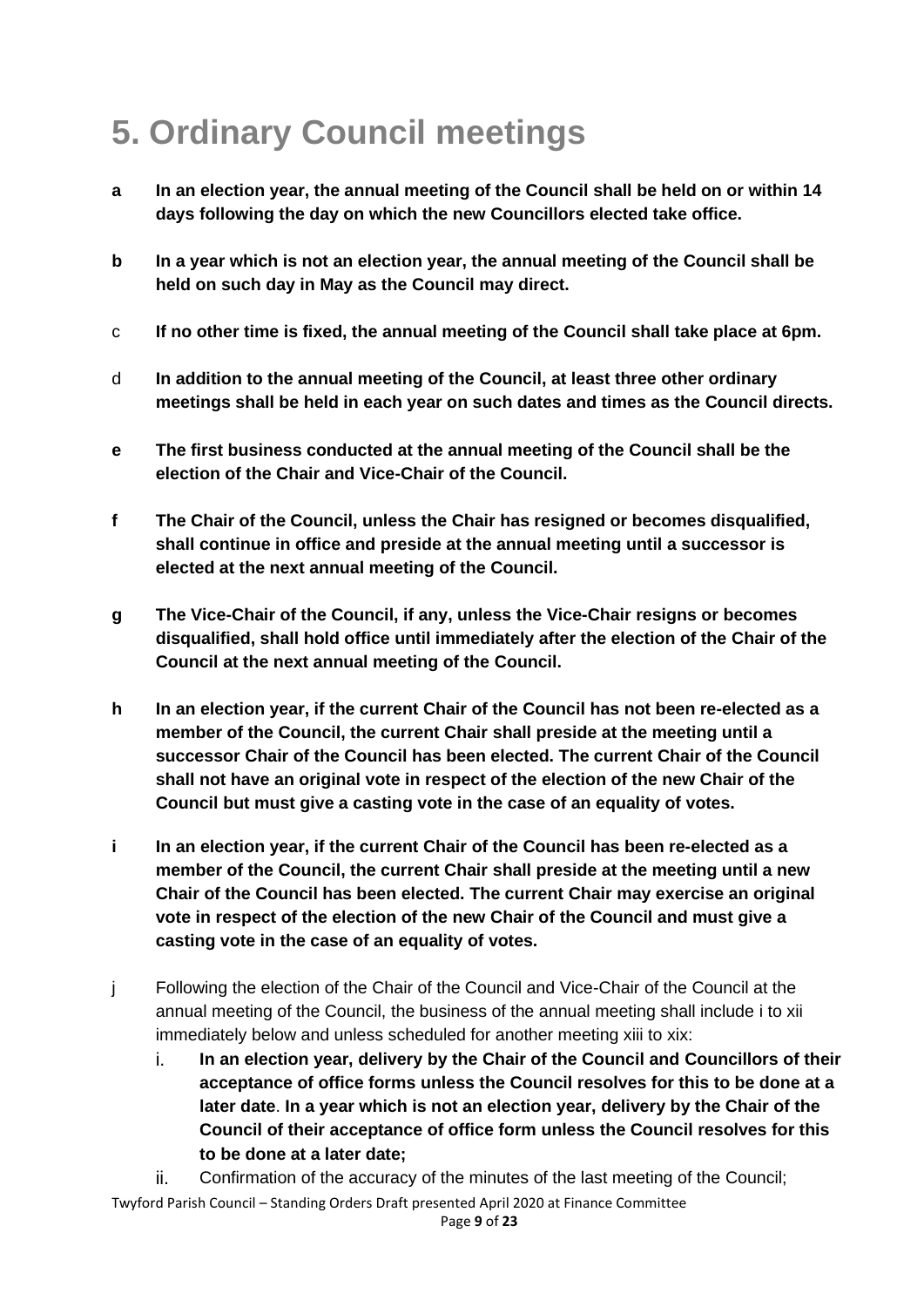- iii. Receipt of the minutes of the last meeting of a Committee;
- iv. Consideration of the recommendations made by a Committee;
- v. Review of delegation arrangements to Committees, sub-committees, staff and other local authorities;
- vi. Review of the Terms of Reference for Committees;
- vii. Appointment of members to existing Committees;
- viii. Appointment of any new Committees in accordance with Standing Order 4;
- ix. Review and adoption of appropriate Standing Orders and Financial Regulations;
- x. Review of arrangements, including any charters and agency agreements, with other local authorities and review of contributions made to expenditure incurred by other local authorities;
- xi. Review of representation on or work with external bodies and arrangements for reporting back;
- xii. In an election year, to make arrangements with a view to the Council becoming eligible to exercise the general power of competence in the future;
- xiii. Review of inventory of land and assets including buildings and office equipment;
- xiv. Confirmation of arrangements for insurance cover in respect of all insured risks;
- xv. Review of the Council's and/or staff subscriptions to other bodies;
- xvi. Review of the Council's complaints procedure;
- xvii. Review of the Council's procedures for handling requests made under the Freedom of Information Act 2000 and the Data Protection Act 1998;
- xviii. Review of the Council's policy for dealing with the press/media; and
- xix. Determining the time and place of ordinary meetings of the Full Council up to and including the next annual meeting of Full Council.

### **6. Extraordinary meetings of the Council and Committees and sub-committees**

- **a The Chair of the Council may convene an extraordinary meeting of the Council at any time.**
- b **If the Chair of the Council does not or refuses to call an extraordinary meeting of the Council within seven days of having been requested in writing to do so by two Councillors, any two Councillors may convene an extraordinary meeting of the Council. The public notice giving the time, place and agenda for such a meeting must be signed by the two Councillors.**
- c The Chair of a Committee or a sub-committee may convene an extraordinary meeting of the Committee or the sub-committee at any time.
- d If the Chair of a Committee or a sub-committee does not or refuses to call an extraordinary meeting within 7 days of having been requested by to do so by 2 members of the Committee or the sub-committee, any 2 members of the Committee and the sub-committee may convene an extraordinary meeting of a Committee and a sub-committee.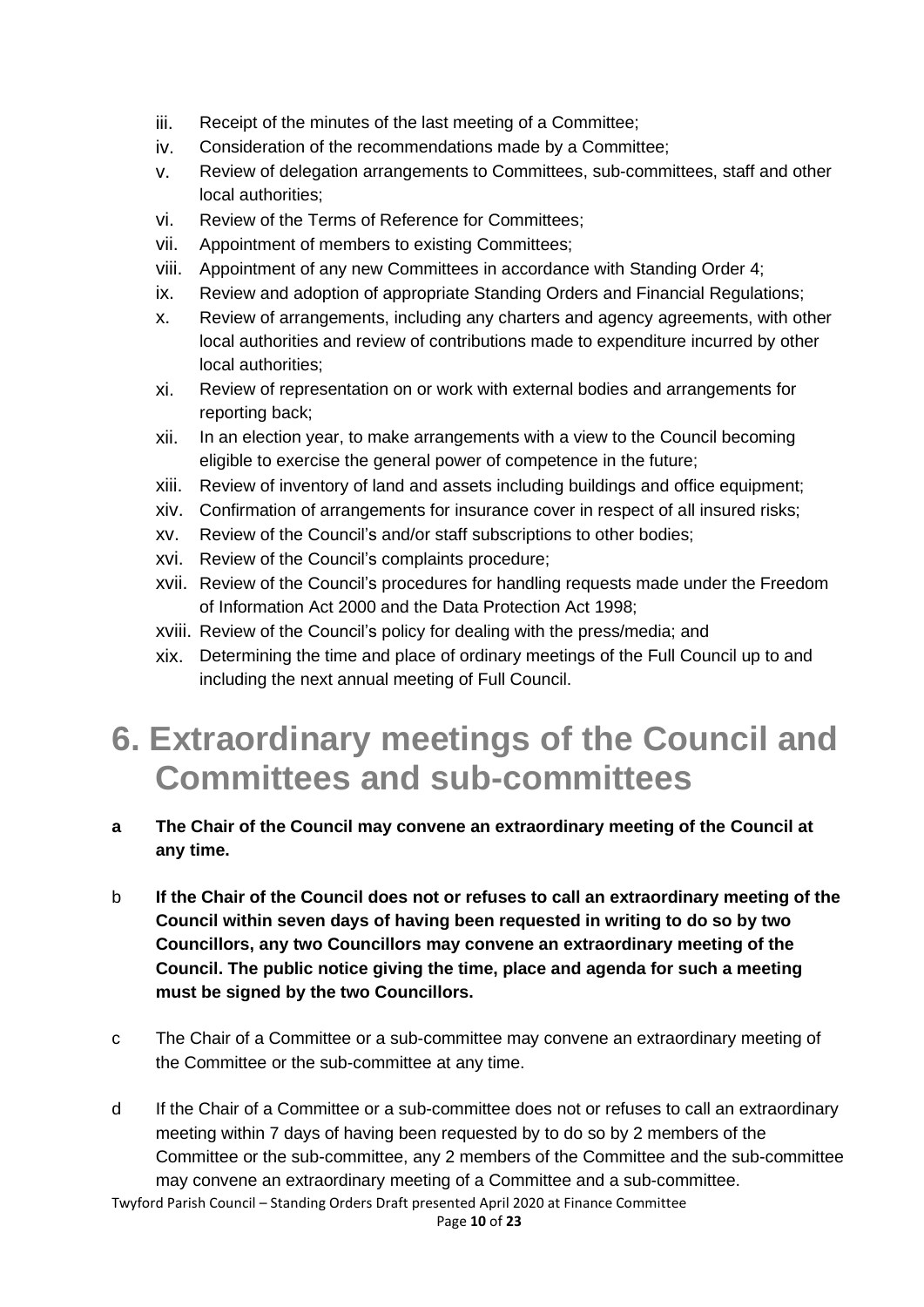# **7. Previous resolutions**

- a A resolution shall not be reversed within six months except either by a special motion, which requires written notice by at least 3 Councillors to be given to the Proper Officer in accordance with Standing Order 9, or by a motion moved in pursuance of the recommendation of a Committee or a sub-committee.
- b When a motion moved pursuant to Standing Order 7(a) has been disposed of, no similar motion may be moved within a further six months.

# **8. Voting on appointments**

a Where more than two persons have been nominated for a position to be filled by the Council and none of those persons has received an absolute majority of votes in their favour, the name of the person having the least number of votes shall be struck off the list and a fresh vote taken. This process shall continue until a majority of votes is given in favour of one person. A tie in votes may be settled by the casting vote exercisable by the Chair of the meeting.

#### **9. Motions for a meeting that require written notice to be given to the Proper Officer**

- a A motion shall relate to the responsibilities of the meeting which it is tabled for and in any event shall relate to the performance of the Council's statutory functions, powers and obligations or an issue which specifically affects the Council's area or its residents.
- b No motion may be moved at a meeting unless the specific motion or an adequate description of the business to be transacted is on the agenda. A Councillor wishing to propose a motion or business to be transacted shall give written notice of that motion or business to the Proper Officer at least 5 clear days before the meeting. Clear days do not include the day of the notice or the day of the meeting.
- c The Proper Officer may, before including a motion on the agenda received in accordance with Standing Order 9(b), correct obvious grammatical or typographical errors in the wording of the motion.
- d If the Proper Officer considers the wording of a motion received in accordance with Standing Order 9(b) is not clear in meaning, the motion shall be rejected until the mover of the motion resubmits it in writing to the Proper Officer so that it can be understood, at least 5 clear days before the meeting.
- e If the wording or subject of a proposed motion is considered improper, the Proper Officer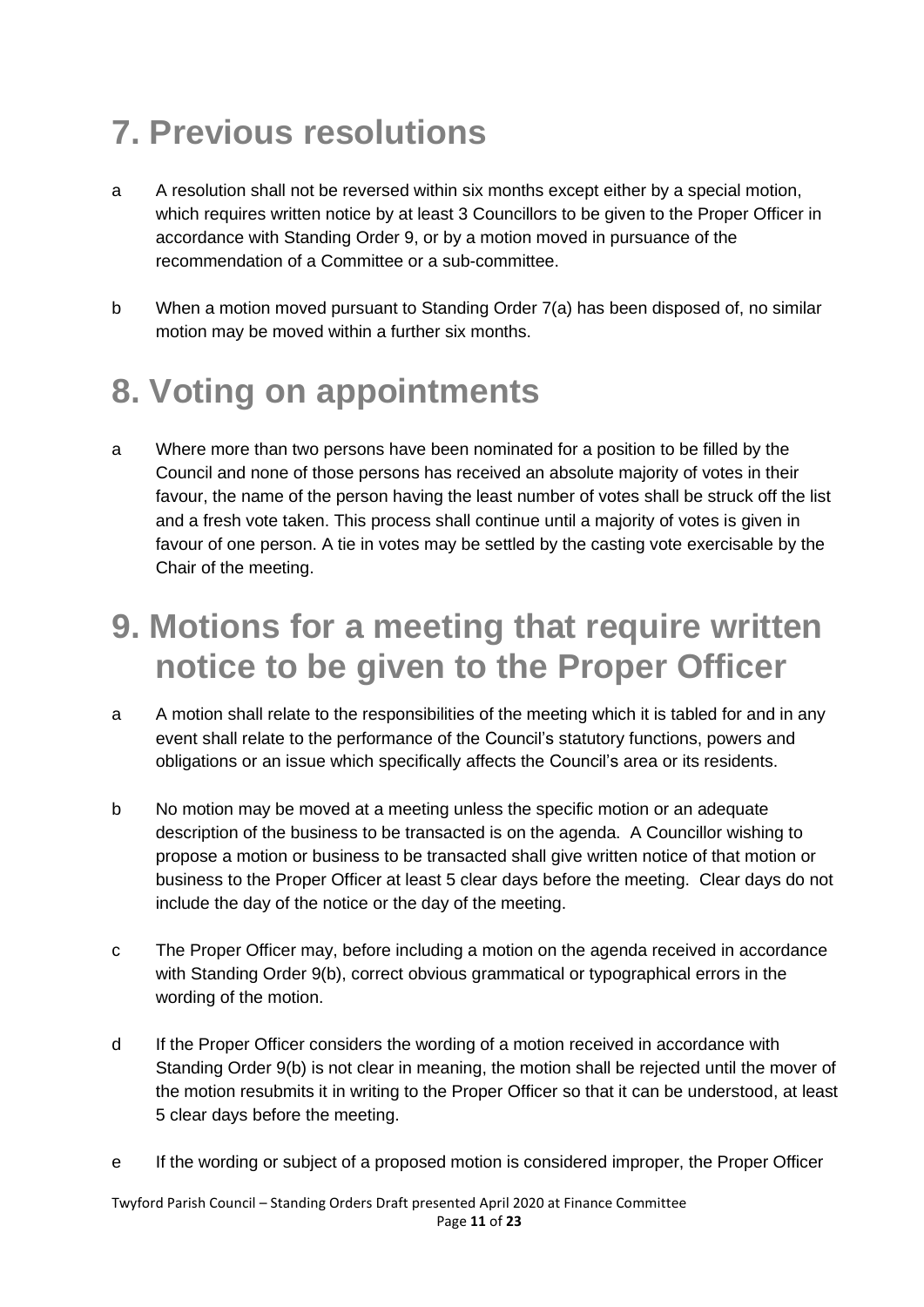shall consult with the Chair or Standing Committee Chair of the forthcoming meeting or, as the case may be, the Councillors who have convened the meeting, to consider whether the motion shall be included in the agenda or rejected.

- f Subject to Standing Order 9(e), the decision of the Proper Officer as to whether or not to include the motion on the agenda shall be final.
- g Motions received shall be recorded in a book or designated electronic folder for that purpose and numbered in the order that they are received.
- h Motions rejected shall be recorded in a book or designated electronic folder for that purpose with an explanation by the Proper Officer for their rejection.

#### **10. Motions at a meeting that do not require written notice**

- a The following motions may be moved at a meeting without written notice to the Proper Officer;
	- i. to correct an inaccuracy in the draft minutes of a meeting;
	- ii. to move to a vote;
	- iii. to defer consideration of a motion;
	- iv. to refer a motion to a particular Committee or sub-committee;
	- v. to appoint a person to preside at a meeting;
	- vi. to change the order of business on the agenda;
	- vii. to proceed to the next business on the agenda;
	- viii. to require a written report;
	- ix. to appoint a Committee or sub-committee and their members;
	- x. to extend the time limits for speaking;
	- xi. to exclude the press and public from a meeting in respect of confidential or sensitive information which is prejudicial to the public interest;
	- xii. to not hear further from a Councillor or a member of the public;
	- xiii. to exclude a Councillor or member of the public for disorderly conduct;
	- xiv. to temporarily suspend the meeting;
	- xv. to suspend a particular Standing Order (unless it reflects mandatory statutory requirements);
	- xvi. to adjourn the meeting; or
	- xvii. to close a meeting.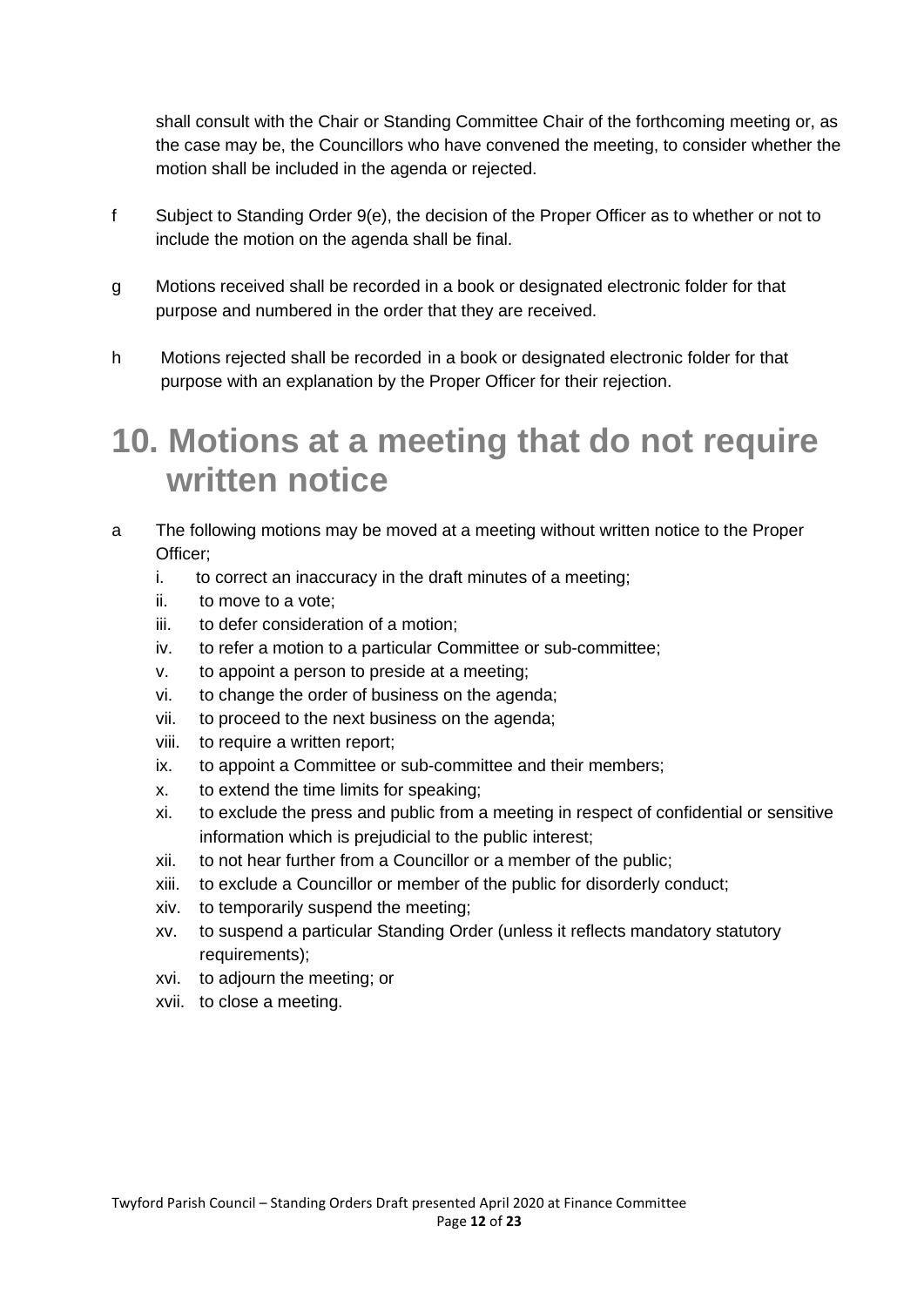# **11. Handling confidential or sensitive information**

- a The agenda, papers that support the agenda and the minutes of a meeting shall not disclose or otherwise undermine confidential or sensitive information which for special reasons would not be in the public interest.
- b Councillors and staff shall not disclose confidential or sensitive information which for special reasons would not be in the public interest.

### **12. Draft minutes**

- a If the draft minutes of a preceding meeting have been served on Councillors with the agenda to attend the meeting at which they are due to be approved for accuracy, they shall be taken as read.
- b There shall be no discussion about the draft minutes of a preceding meeting except in relation to their accuracy. A motion to correct an inaccuracy in the draft minutes shall be moved in accordance with Standing Order 10(a)(i).
- c The accuracy of draft minutes, including any amendment(s) made to them, shall be confirmed by resolution and shall be signed by the Chair of the meeting and stand as an accurate record of the meeting to which the minutes relate.
- d If the Chair of the meeting does not consider the minutes to be an accurate record of the meeting to which they relate, the Chair shall sign the minutes and include a paragraph in the following terms or to the same effect:

"The Chair of this meeting does not believe that the minutes of the meeting of the ( ) held on [date] in respect of ( ) were a correct record but the Chair's view was not upheld by the meeting and the minutes are confirmed as an accurate record of the proceedings."

e Upon a resolution which confirms the accuracy of the minutes of a meeting, the draft minutes or recordings of the meeting for which approved minutes exist shall be destroyed.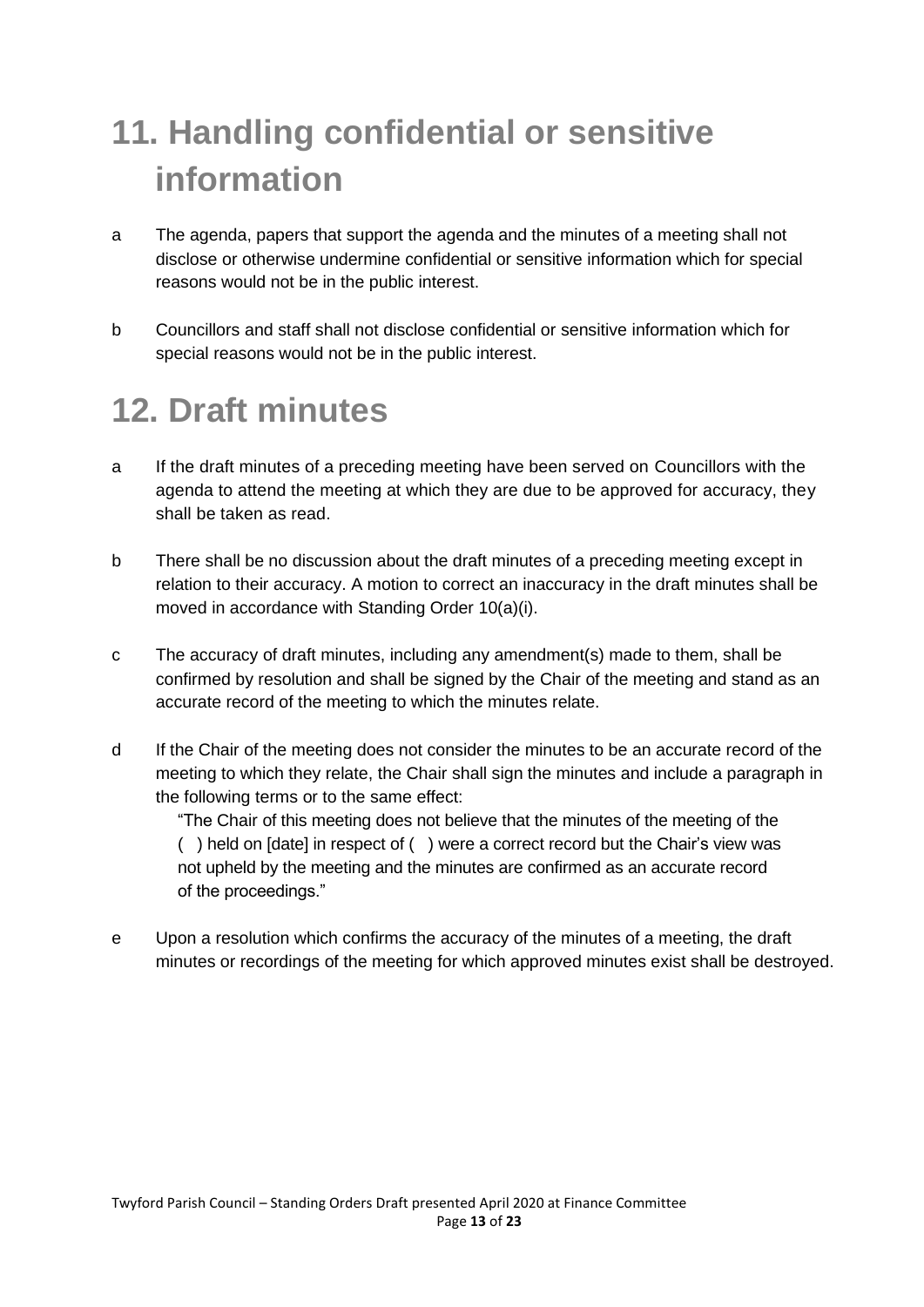## **13. Code of Conduct and dispensations**

*See also Standing Order 3(t).*

- a All Councillors and non-councillors with voting rights shall observe the Code of Conduct adopted by the Council (the "Code").
- b Unless granted a dispensation, a Councillor (or non-councillor with voting rights) shall withdraw from a meeting when it is considering a matter in which that person has a disclosable pecuniary interest. The Councillor (or non-councillor with voting rights) may return to the meeting after it has considered the matter in which that person had the interest.
- c Unless granted a dispensation, a Councillor (or non-councillor with voting rights) shall withdraw from a meeting when it is considering a matter in which the Councillor (or noncouncillor with voting rights) has another interest if so required by the Code. The Councillor (or non-councillor with voting rights) may return to the meeting after it has considered the matter in which that person had the interest.
- d **Dispensation requests shall be in writing and submitted to the Proper Officer** as soon as possible before the meeting, or failing that, at the start of the meeting for which the dispensation is required.
- e A decision as to whether to grant a dispensation shall be made by a meeting of the Council, or Committee or sub-committee for which the dispensation is required and that decision is final.
- f A dispensation request shall confirm:
	- i. the description and the nature of the disclosable pecuniary interest or other interest to which the request for the dispensation relates;
	- ii. whether the dispensation is required to participate at a meeting in a discussion only, or a discussion and a vote;
	- iii. the date of the meeting or the period (not exceeding four years) for which the dispensation is sought; and
	- iv. an explanation as to why the dispensation is sought.
- g Subject to Standing Orders 13(d) and (f), dispensations requests shall be considered by the Proper Officer before the meeting or, if this is not possible, at the start of the meeting for which the dispensation is required.
- **h A dispensation may be granted in accordance with Standing Order 13(e) if having regard to all relevant circumstances the following applies:**
	- **i. without the dispensation the number of persons prohibited from participating in the particular business would be so great a proportion of the meeting transacting the business as to impede the transaction of the business or**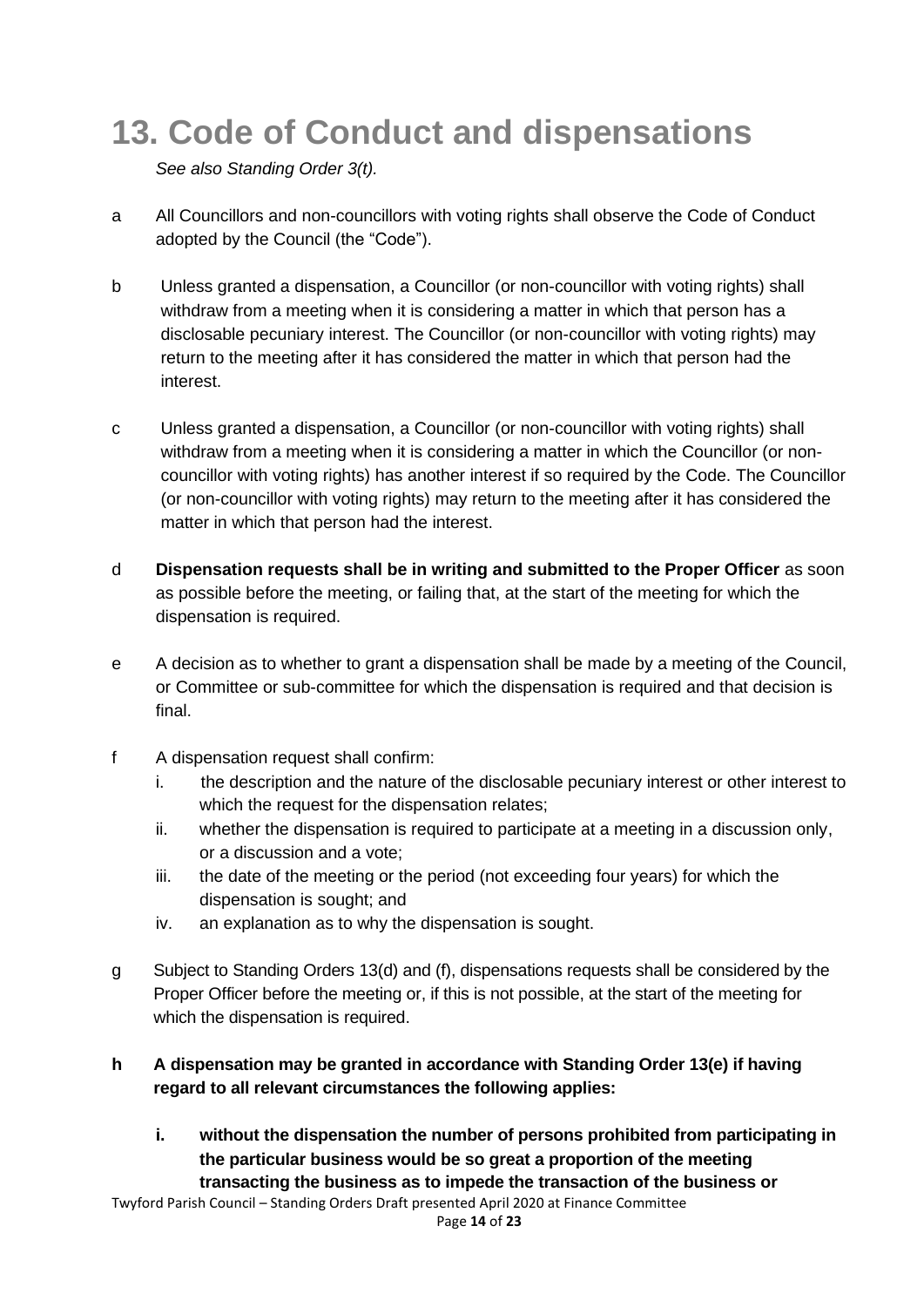- **ii. granting the dispensation is in the interests of persons living in the council's area or**
- **iii. it is otherwise appropriate to grant a dispensation.**

#### **14. Code of Conduct complaints**

- a Upon notification by Winchester City Council that it is dealing with a complaint that a Councillor or non-councillor with voting rights has breached the Code, the Proper Officer shall, subject to Standing Order 11, report this to the Council.
- b Where the notification in Standing Order 14(a) relates to a complaint made by the Proper Officer, the Proper Officer shall notify the Chairman of Council of this fact, and the Chairman shall nominate another staff member to assume the duties of the Proper Officer in relation to the complaint until it has been determined and the Council has agreed what action, if any, to take in accordance with Standing Order 14(d).
- c The Council may:
	- i. provide information or evidence where such disclosure is necessary to progress an investigation of the complaint or is required by law;
	- ii. seek information relevant to the complaint from the person or body with statutory responsibility for investigation of the matter;
- **d Upon notification by the Winchester City Council that a Councillor or non-councillor with voting rights has breached the Council's Code, the Council shall consider what, if any, action to take against that person. Such action excludes disqualification or suspension from office.**

### **15. Proper Officer**

- a The Proper Officer shall be either (i) the Clerk or (ii) other staff member(s) nominated by the Council to undertake the work of the Proper Officer when the Proper Officer is absent.
- b The Proper Officer shall:
	- i. **at least three clear days before a meeting of the Council, a Committee** and a sub-committee **serve on Councillors, by delivery or post at their residences, a signed summons confirming the time, place and the agenda.**

The Proper Officer may, at the request of any Councillor, with at least three clear days before a meeting of the Council, a Committee and a sub-committee, serve on the Councillor a summons, by email, confirming the time, place and the agenda provided any such email contains the electronic signature and title of the Proper Officer.

*See Standing Order 3(b) above for the meaning of clear days for a meeting of a full Council and Standing Order 3 (c) for a meeting of a Committee.*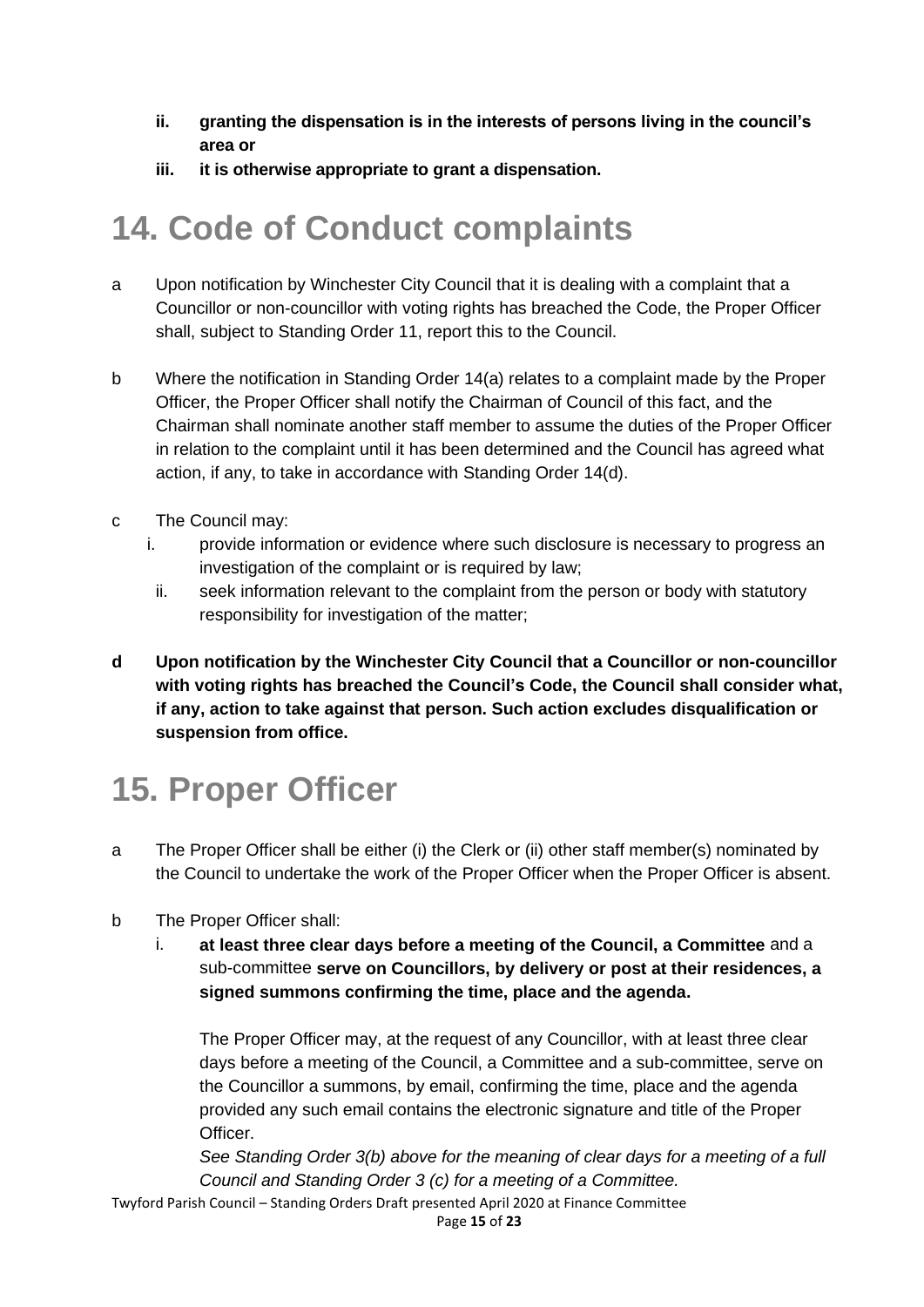- ii. **give public notice of the time, place and agenda at least three clear days before a meeting of the Council or a meeting of a Committee** or a sub-committee **(provided that the public notice with agenda of an extraordinary meeting of the Council convened by Councillors is signed by them);** *See Standing Order 3(b) for the meaning of clear days for a meeting of a Full Council and Standing Order 3(c) for a meeting of a Committee.*
- iii. subject to Standing Order 9, include on the agenda all motions in the order received unless a Councillor has given written notice at least 5 days before the meeting confirming that Councillor's withdrawal of it;
- iv. **convene a meeting of full Council for the election of a new Chair of the Council, occasioned by a casual vacancy in the Chair's office;**
- v. facilitate inspection of the minute book by local government electors;
- vi. **receive and retain copies of byelaws made by other local authorities;**
- vii. retain acceptance of office forms from Councillors;
- viii. retain a copy of every Councillor's register of interests;
- ix. assist with responding to requests made under the Freedom of Information Act 2000 and Data Protection Act 1998, in accordance with and subject to the Council's policies and procedures relating to the same;
- x. receive and send general correspondence and notices on behalf of the Council except where there is a resolution to the contrary;
- xi. manage the organisation, storage of, access to and destruction of information held by the Council in paper and electronic form;
- xii. arrange for legal deeds to be executed; *See also Standing Order 22.*
- xiii. arrange or manage the prompt authorisation, approval, and instruction regarding any payments to be made by the Council in accordance with the Council's Financial Regulations;
- xiv. record every planning application notified to the Council and the Council's response to the local planning authority in a book or designated electronic record for such purpose;
- xv. refer a planning application received by the Council to the Planning Committee Chair or in the absence of that person the Chair of the Council, within two working days of receipt, to facilitate an extraordinary meeting if the nature of a planning application requires consideration before the next ordinary meeting of the Council's Planning Committee;
- xvi. manage access to information about the Council via the publication scheme; and
- xvii. retain custody of the seal of the Council which shall not be used without a resolution to that effect. *See also Standing Order 22.*

# **16. Responsible Financial Officer**

a The Council shall appoint an appropriate staff member to undertake the work of the Responsible Financial Officer when the Responsible Financial Officer is absent. *Note – The Clerk is the Council's Responsible Financial Officer.*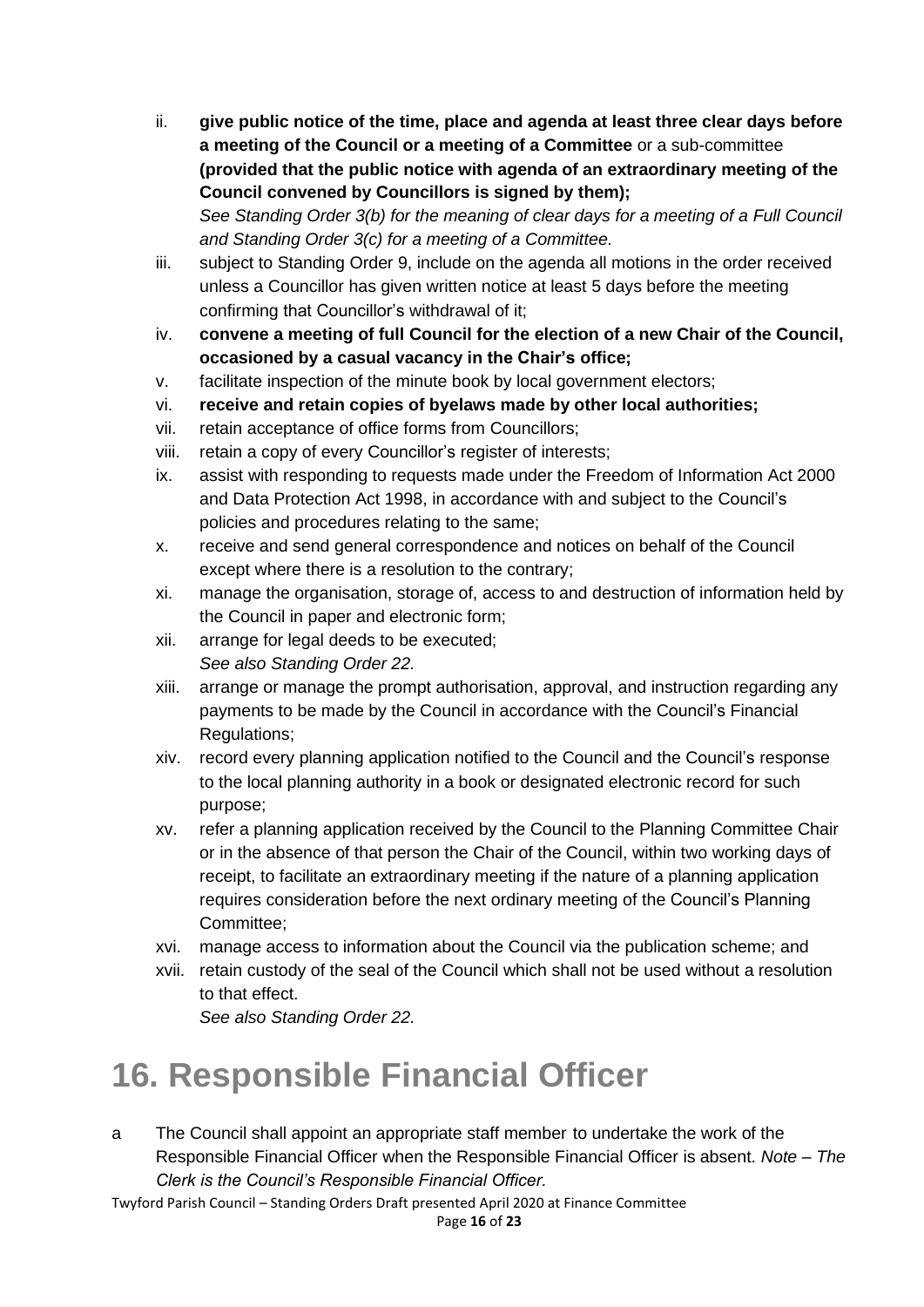# **17. Accounts and accounting statements**

- a "Proper practices" in Standing Orders refer to the most recent version of Governance and Accountability for Local Councils – a Practitioners' Guide (England).
- b All payments by the Council shall be authorised, approved and paid in accordance with the law, proper practices and the Council's Financial Regulations.
- c The Responsible Financial Officer shall supply to each Councillor as soon as practicable after 30 June, 30 September and 31 December in each year a statement to summarise:
	- i. the Council's receipts and payments for each quarter;
	- ii. the Council's aggregate receipts and payments for the year to date;
	- iii. the balances held at the end of the quarter being reported

and which includes a comparison with the budget for the financial year and highlights any actual or potential overspends.

- d As soon as possible after the financial year end at 31 March, the Responsible Financial Officer shall provide:
	- i. each Councillor with a statement summarising the Council's receipts and payments for the last quarter and the year to date for information; and
	- ii. to the full Council the accounting statements for the year in the form of Section 2 of the annual return, as required by proper practices, for consideration and approval.
- e The year-end accounting statements shall be prepared in accordance with proper practices and applying the form of accounts determined by the Council (receipts and payments, or income and expenditure) for a year to 31 March. A completed draft annual return shall be presented to each Councillor before the end of the following month of May. The annual return of the Council, which is subject to external audit, including the annual governance statement, shall be presented to Council for consideration and formal approval before 30 June.

### **18. Financial controls and procurement**

- a The Council shall consider and approve Financial Regulations drawn up by the Responsible Financial Officer, which shall include detailed arrangements in respect of the following:
	- i. the keeping of accounting records and systems of internal controls;
	- ii. the assessment and management of financial risks faced by the Council;
	- iii. the work of the independent Internal Auditor in accordance with proper practices and the receipt of regular reports from the Internal Auditor, which shall be required at least annually;
	- iv. the inspection and copying by Councillors and local electors of the Council's accounts and/or orders of payments; and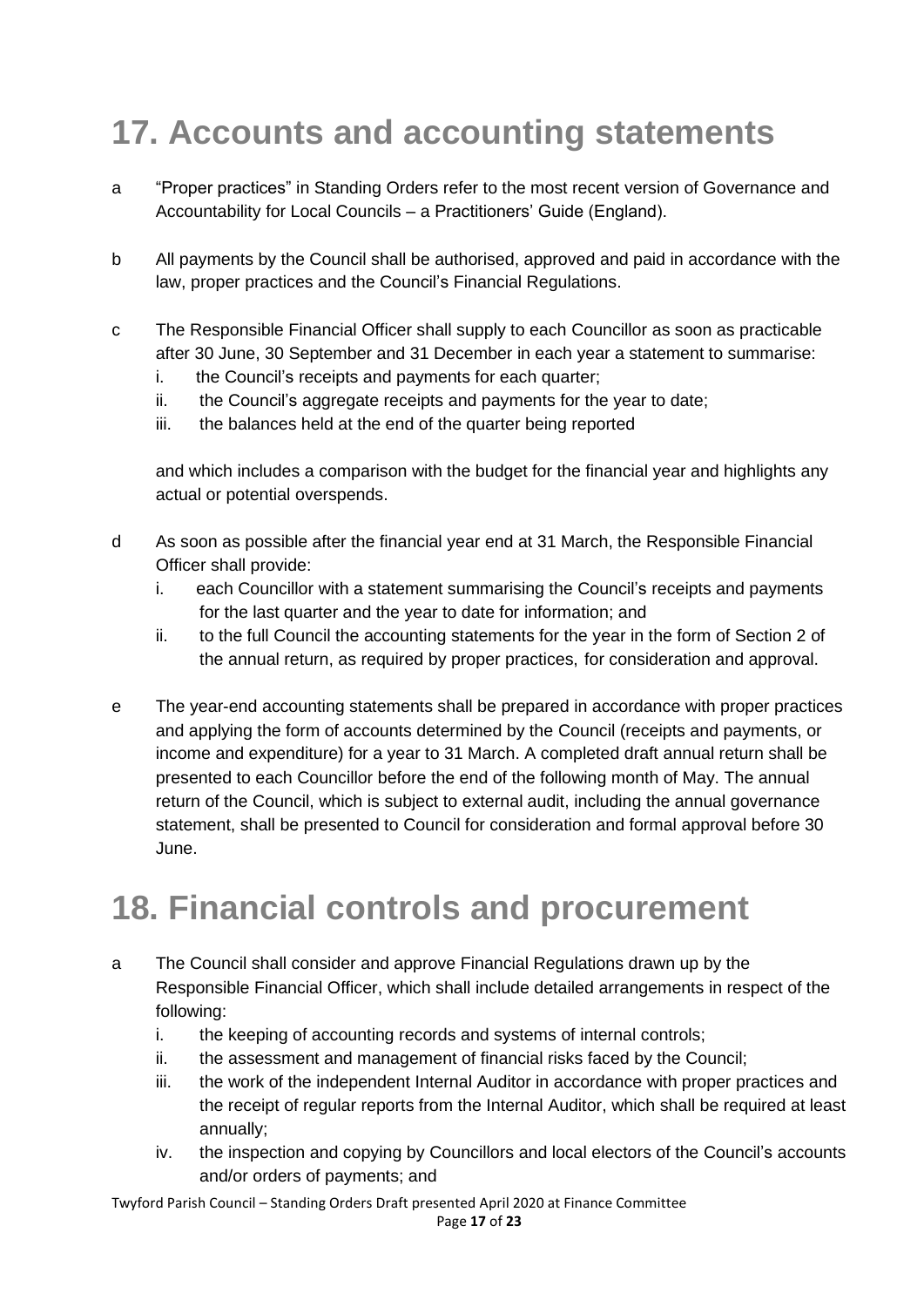- v. procurement policies (subject to Standing Order 18(c)) including the setting of values for different procedures where a contract has an estimated value of less than £60,000.
- b Financial Regulations shall be reviewed regularly and at least annually for fitness of purpose.
- c **Financial Regulations shall confirm that a proposed contract for the supply of goods, materials, services and the execution of works with an estimated value in excess of** £60,000 **shall be procured on the basis of a formal tender as summarised in Standing Order 18(d).**
- d Subject to additional requirements in the Financial Regulations of the Council, the tender process for contracts for the supply of goods, materials, services or the execution of works shall include, as a minimum, the following steps:
	- i. a specification for the goods, materials, services or the execution of works shall be drawn up;
	- ii. an invitation to tender shall be drawn up to confirm (i) the Council's specification (ii) the time, date and address for the submission of tenders (iii) the date of the Council's written response to the tender and (iv) the prohibition on prospective contractors contacting Councillors or staff to encourage or support their tender outside the prescribed process;
	- iii. the invitation to tender shall be advertised in a local newspaper and in any other manner that is appropriate;
	- iv. tenders are to be submitted in writing in a sealed marked envelope addressed to the Proper Officer;
	- v. tenders shall be opened by the Proper Officer in the presence of at least one Councillor after the deadline for submission of tenders has passed;
	- vi. tenders are to be reported to and considered by the appropriate meeting of the Council or a Committee or sub-committee with delegated responsibility.
- e Neither the Council, nor a Committee or a sub-committee with delegated responsibility for considering tenders, is bound to accept the lowest value tender.
- f **Where the value of a contract is likely to exceed the threshold specified by the Office of Government Commerce, the Council must consider whether the Public Contracts Regulations 2006 (SI No. 5, as amended) and the Utilities Contracts Regulations 2006 (SI No. 6, as amended) apply to the contract and, if either of those Regulations apply, the Council must comply with EU procurement rules.**

# **19. Handling staff matters**

a A matter personal to a member of staff that is being considered by a meeting of Council is subject to Standing Order 11.

Twyford Parish Council – Standing Orders Draft presented April 2020 at Finance Committee b Subject to the Council's policy regarding absences from work, the Clerk shall notify the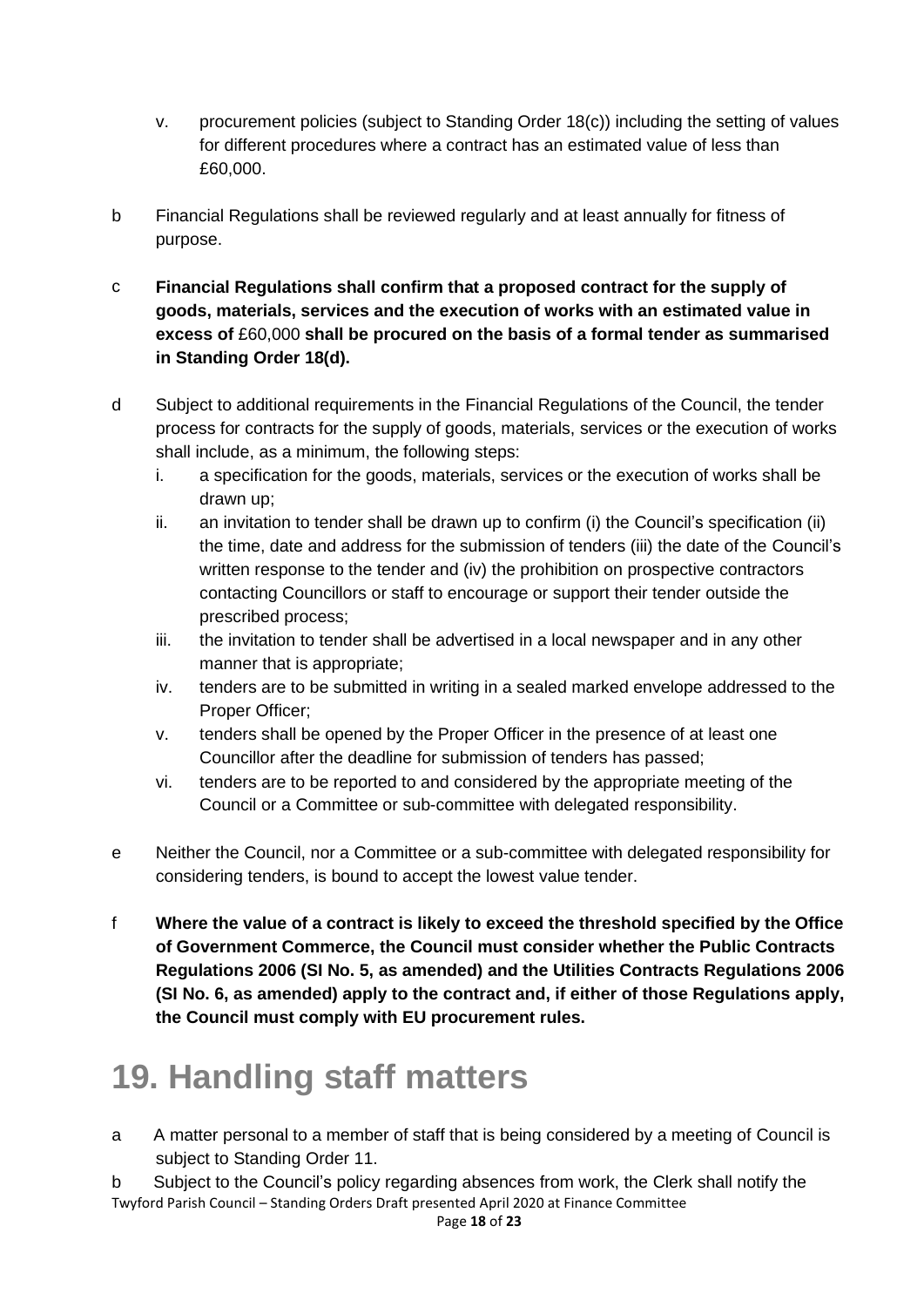Chair or, if the Chair is not available, the Vice-Chair of absence occasioned by illness or other reason and that person shall report such absence to the Council at its next meeting.

- c The Chair, or in the Chair's absence, the Vice-Chair, shall upon a resolution conduct a review of the performance and annual appraisal of the work of the Clerk (and Responsible Financial Officer). The review and appraisal shall be reported in writing and is subject to approval by resolution by the Council.
- d Subject to the Council's policy regarding the handling of grievance matters, the Clerk (and Responsible Financial Officer) or other employees shall contact the Chair or in the Chair's absence, the Vice-Chair in respect of an informal or formal grievance matter, and this matter shall be reported back and progressed by resolution of the Council.
- e Subject to the Council's policy regarding the handling of grievance matters, if an informal or formal grievance matter raised by the Clerk and Responsible Financial Officer relates to the Chair or Vice-Chair, this shall be communicated to another Councillor, which shall be reported back and progressed by resolution of the Council.
- f Any persons responsible for all or part of the management of staff shall treat the written records of all meetings relating to their performance, capabilities, grievance or disciplinary matters as confidential and secure.
- g The Council shall keep all written records relating to employees secure. All paper records shall be secured and locked and electronic records shall be password protected and encrypted.
- h Only persons with line management responsibilities shall have access to staff records referred to in Standing Orders 19(f) and (g) if so justified.
- i Access and means of access by keys and/or computer passwords to records of employment referred to in Standing Orders 19(f) and (g) above shall be provided only to the Chair.

## **20. Requests for information**

- a Requests for information held by the Council shall be handled in accordance with the Council's policy in respect of handling requests under the Freedom of Information Act 2000 and the Data Protection Act 1998.
- b Correspondence from, and notices served by, the Information Commissioner shall be referred by the Proper Officer to the Chair. The Council shall have the power to do anything to facilitate compliance with the Freedom of Information Act 2000.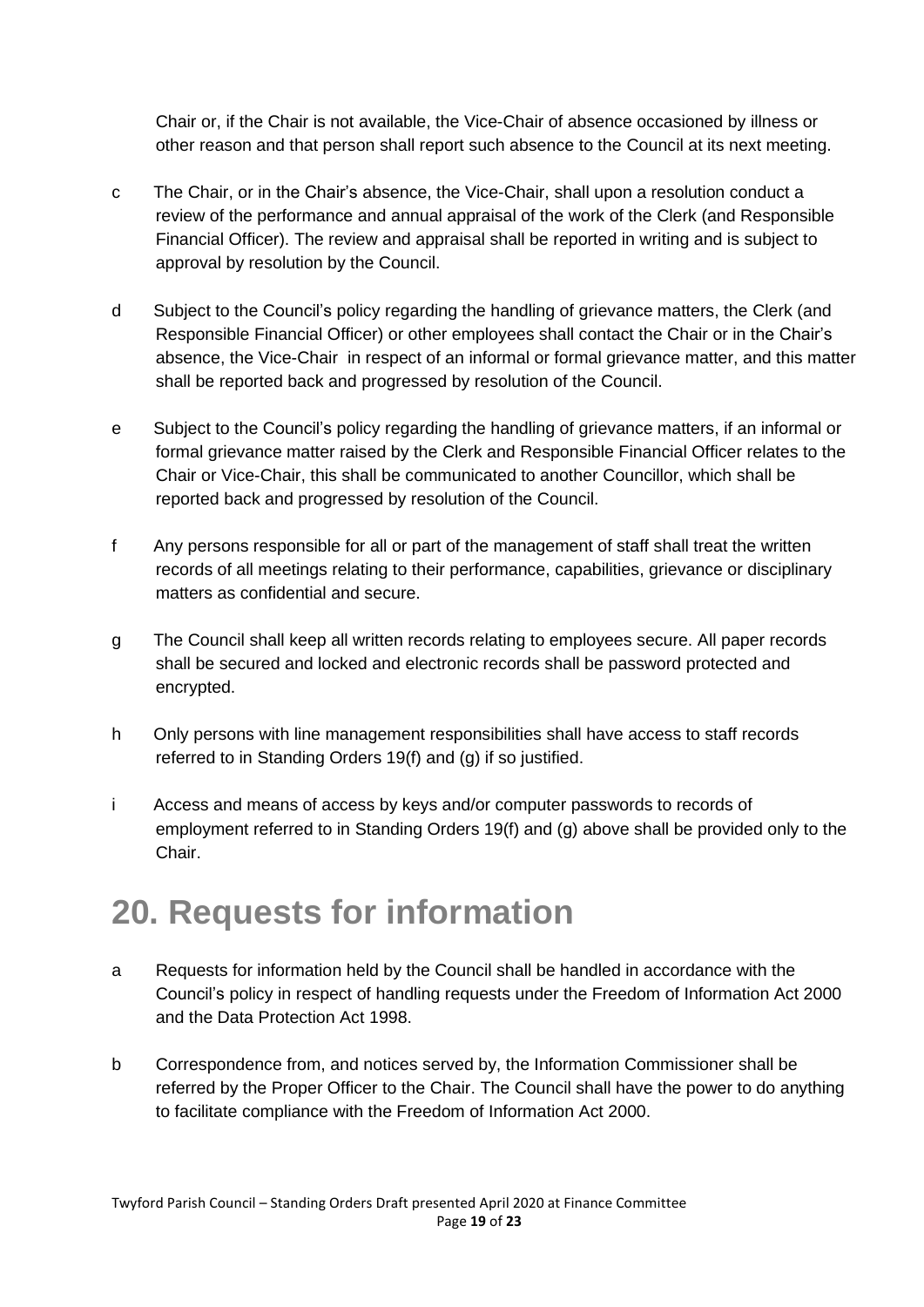# **21. Relations with the press/media**

a Requests from the press or other media for an oral or written comment or statement from the Council, its Councillors or staff shall be handled in accordance with the Council's policy in respect of dealing with the press and/or other media.

# **22. Execution and sealing of legal deeds**

*See also Standing Orders 15(b)(xii) and (xvii).*

- a A legal deed shall not be executed on behalf of the Council unless authorised by a resolution.
- **b Subject to Standing Order 22(a), any two Councillors may sign, on behalf of the Council, any deed required by law and the Proper Officer shall witness their signatures.**

### **23. Communicating with District and County or Unitary councillors**

- a An invitation to attend a meeting of the Full Council shall be sent, together with the agenda, to the ward councillor(s) of the District and County Councils representing the area of the Council.
- b Unless the Council determines otherwise, a copy of each letter sent to the District and County Councils shall be sent to the ward councillor(s) representing the area of the Council.

### **24. Restrictions on Councillor activities**

- a. Unless authorised by a resolution, no Councillor shall:
	- i. inspect any land and/or premises which the Council has a right or duty to inspect; or
	- ii. issue orders, instructions or directions.

# **25. Standing Orders generally**

a All or part of a Standing Order, except one that incorporates mandatory statutory requirements, may be suspended by resolution in relation to the consideration of an item on the agenda for a meeting.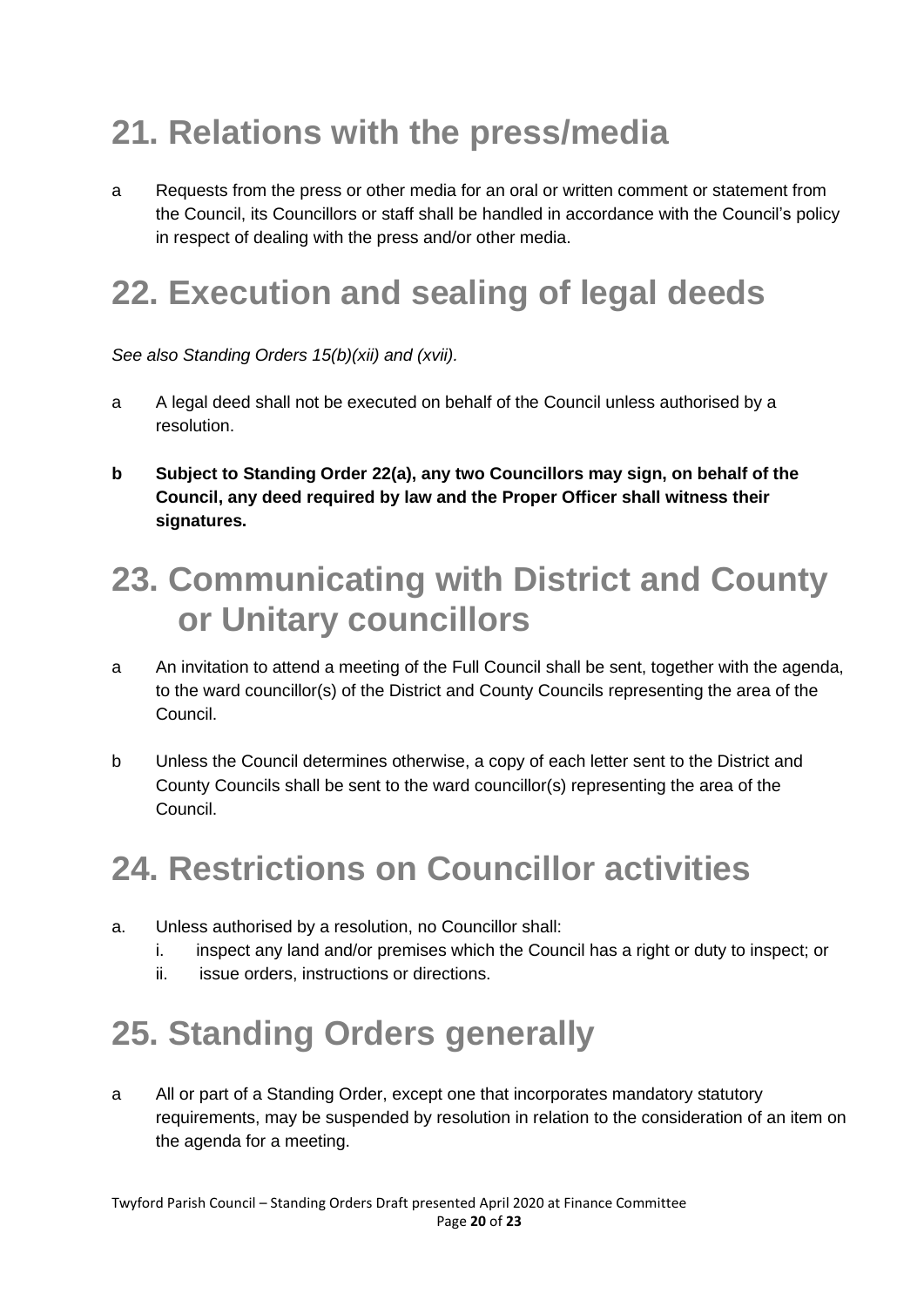- b A motion to add to or vary or revoke one or more of the Council's Standing Orders, except one that incorporates mandatory statutory requirements, shall be proposed by a special motion, the written notice by at least 3 Councillors to be given to the Proper Officer in accordance with Standing Order 9.
- c The Proper Officer shall provide a copy of the Council's Standing Orders to a Councillor as soon as possible after the Councillor has delivered their Acceptance of Office form.
- d The decision of the Chair of a meeting as to the application of Standing Orders at the meeting shall be final.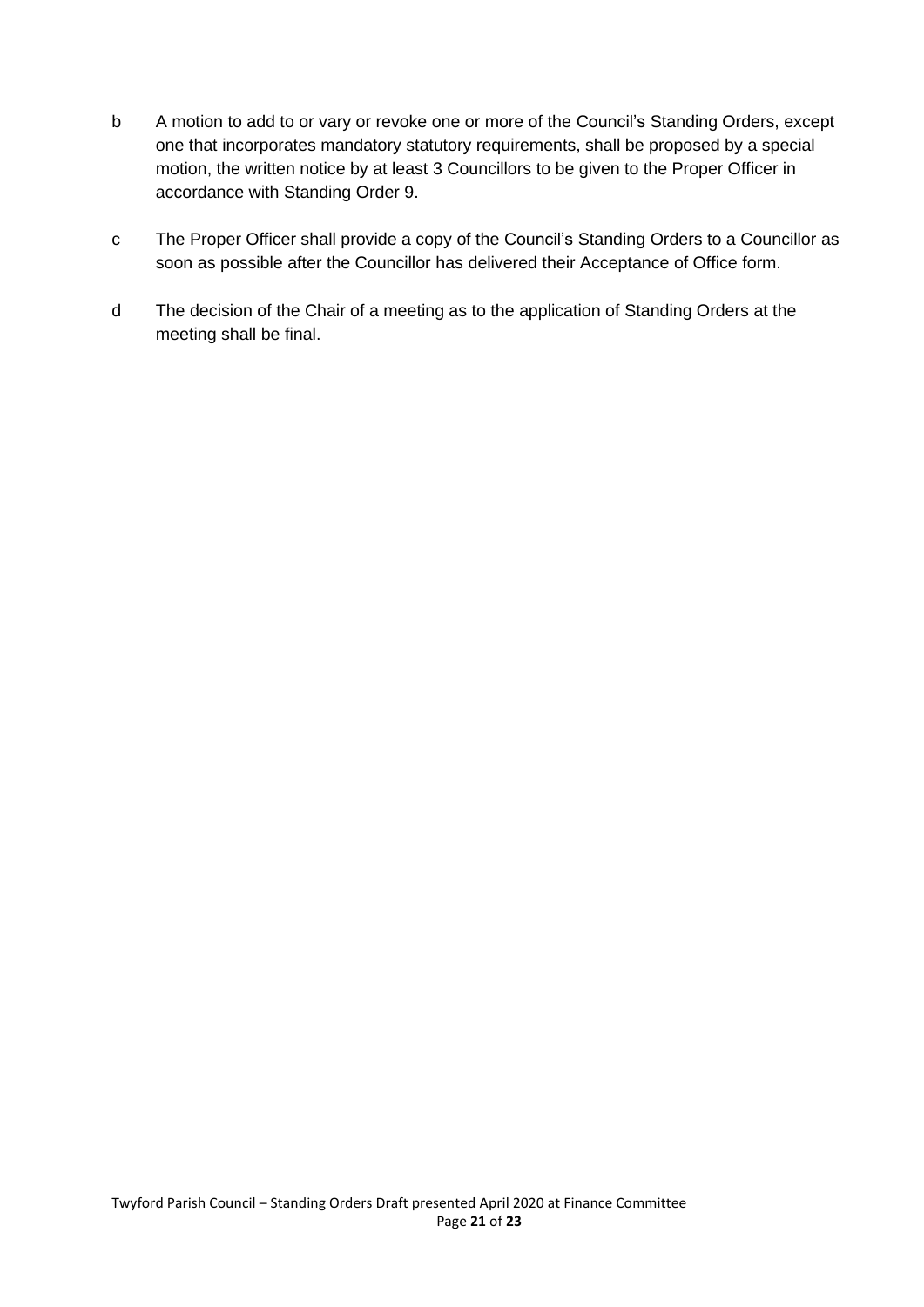#### **Twyford Parish Council**

#### **PROTOCOL FOR REPORTING AT MEETINGS**

#### **[Annex to Standing Order 3(l)]**

#### **1. Introduction**

- 1.1 This Protocol provides guidance to members of the public or press who wish to photograph or record proceedings at any of Twyford Parish Council's public meetings.
- 1.2 The Council supports the principles of openness and transparency in the way it conducts its meetings. Sound recording, photographing, filming, and use of social media at meetings which are held in public is permitted:
- (a) subject to the provisions of this Protocol; and
- (b) provided that the Chair is satisfied that it will not be disruptive or distracting to the good order and conduct of the meeting.
- 1.3 No restrictions will be placed on anyone using social media at a public meeting subject to the limitations regarding photography and audio/visual recording set out in this Protocol.
- 1.4 Meetings which take the form of hearings or which discuss sensitive employment or contractual information may not be suitable for recording due to the nature of some of the evidence given at the meeting. It will be at the Chair's discretion to determine whether the recording of a particular meeting will be permitted.
- 1.5 Failure to follow the provisions within this Protocol may result in the Chair refusing to allow the proceedings to be photographed or recorded.
- 1.6 For the purposes of this Protocol 'recording' includes sound recording, photographing, filming, and use of social media. Social media includes, but is not limited to Twitter, Facebook and blogs.

#### **2. Before the meeting**

- 2.1 Those wishing to record proceedings at a meeting are recommended to contact the Clerk as early as possible before the start of the meeting so that arrangements can be discussed and the agreement of the Chair be sought.
- 2.2 The name, organisation (if applicable) and contact details of the person wishing to record proceedings are required and should be provided before the meeting if possible: